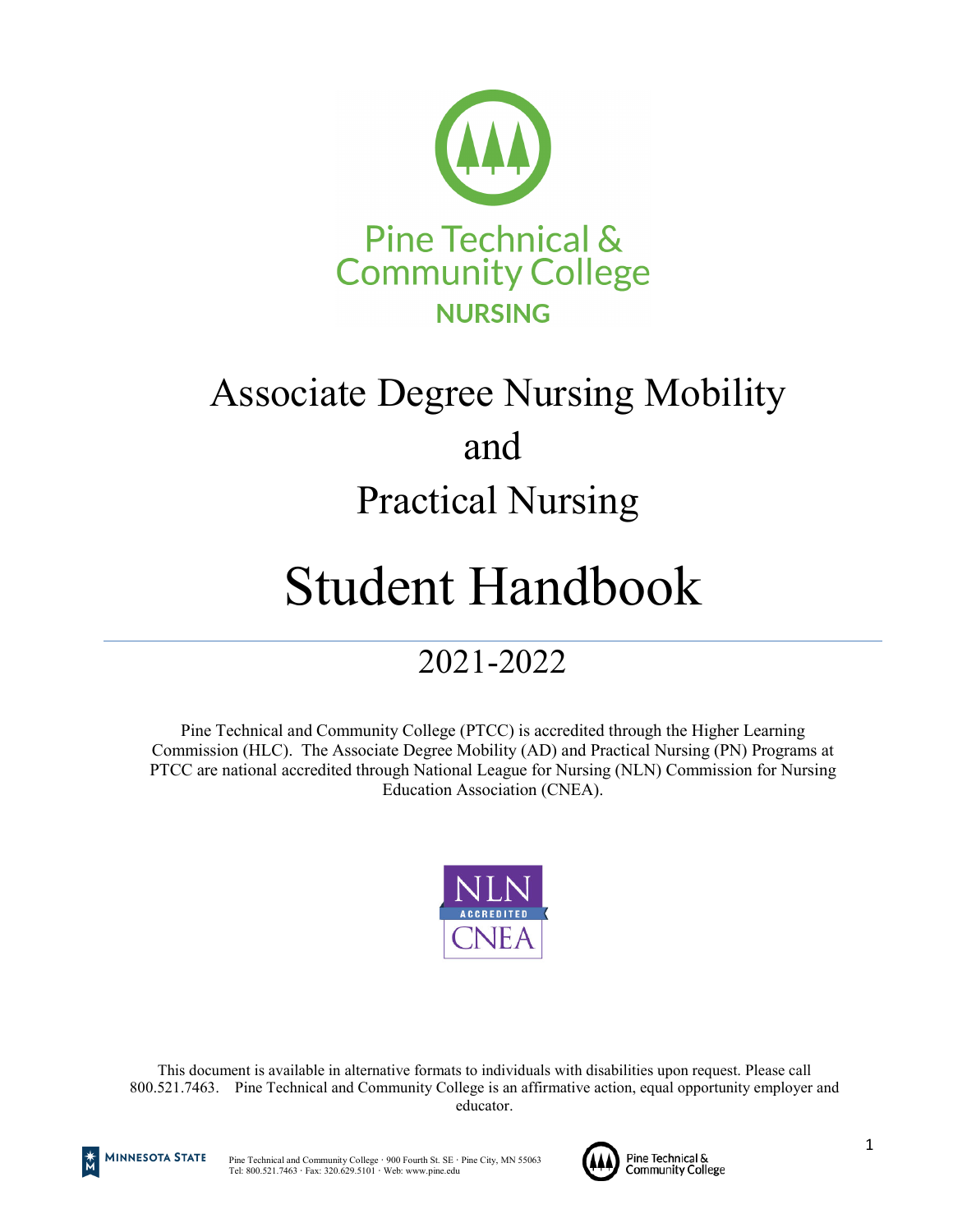#### *DISCLAIMER:*

<span id="page-1-0"></span>*All students enrolled at Pine Technical and Community College (PTCC) are expected to adhere to policies and procedures in the campus student handbook. Nursing students are also held accountable for the information and guidelines set forth in this Nursing Student Handbook. Every effort has been made to ensure the accuracy of the material contained within this handbook. However, all policies, procedures, clinical information/documentation, program information, and fees are subject to changes at any time by appropriate action of the faculty, the college administration, the Dean of Health Sciences, the Director of Nursing, the Minnesota State Colleges and Universities Board of Trustees, the Minnesota Board of Nursing, the Commission for Nursing Education Accreditation (CNEA), or the Minnesota Legislature without prior notification. The provisions of the Nursing Program Handbook do not constitute a contract between the student, the college, or the nursing program. Students will be responsible for and held to changes (addendums) in the handbook. Nursing students will be notified of addendum (via verbal communication, PTCC student email, or D2L/Brightspace).* 

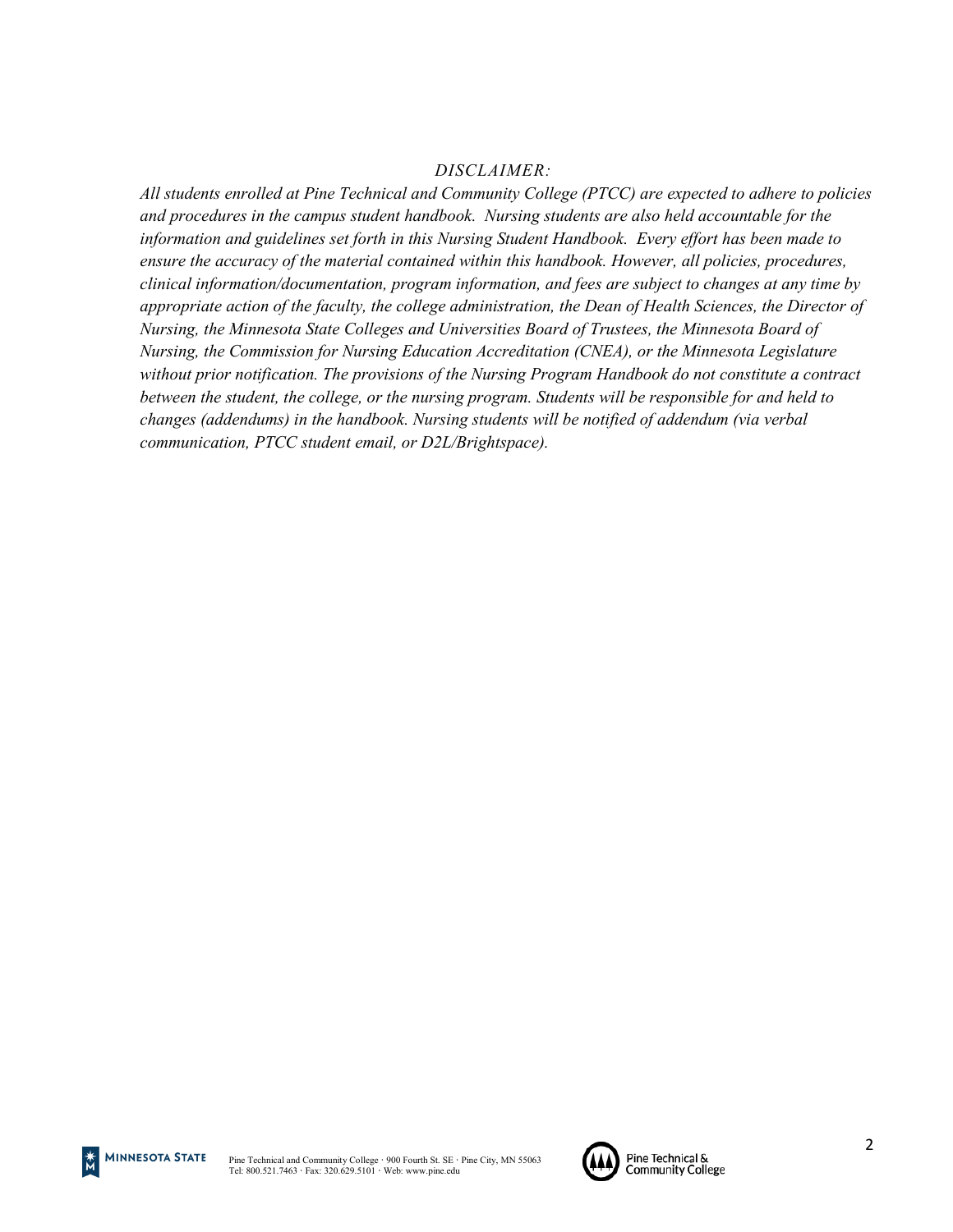### <span id="page-2-0"></span>**TABLE OF CONTENTS**

| QUALITY AND SAFETY EDUCATION FOR NURSES (QSEN) - AD MOBILITY PROGRAM  11 |    |
|--------------------------------------------------------------------------|----|
|                                                                          |    |
|                                                                          |    |
|                                                                          |    |
|                                                                          |    |
|                                                                          |    |
|                                                                          |    |
|                                                                          |    |
|                                                                          |    |
|                                                                          |    |
|                                                                          |    |
|                                                                          |    |
|                                                                          |    |
|                                                                          |    |
|                                                                          |    |
|                                                                          |    |
|                                                                          |    |
|                                                                          |    |
|                                                                          | 20 |
|                                                                          |    |
|                                                                          |    |
|                                                                          |    |
|                                                                          |    |
|                                                                          |    |
|                                                                          |    |
|                                                                          |    |
|                                                                          |    |
|                                                                          |    |
|                                                                          |    |
|                                                                          |    |

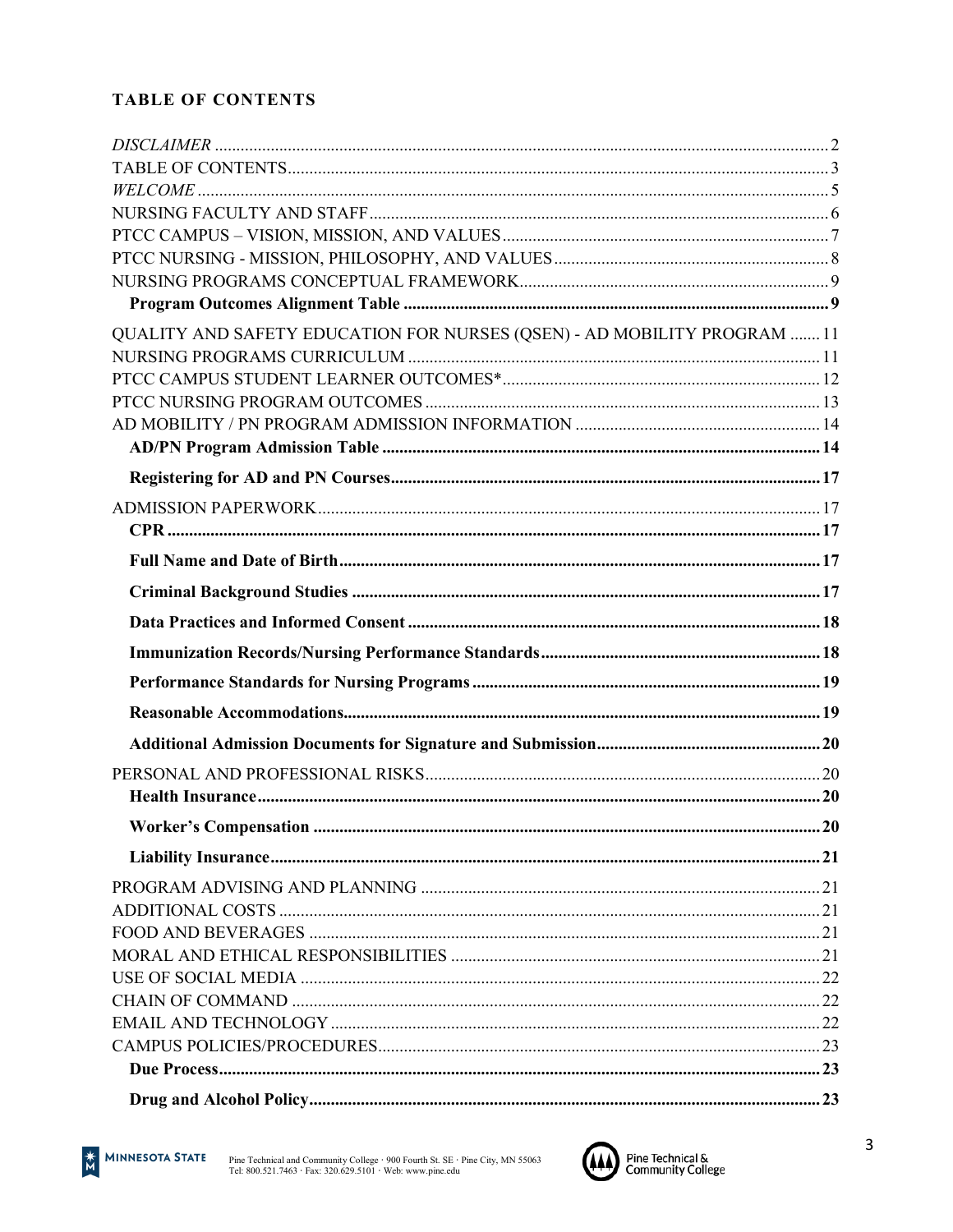| GRADUATION REQUIREMENTS/ACADEMIC PROGRESSION STANDARDS31                     |  |
|------------------------------------------------------------------------------|--|
|                                                                              |  |
| Process for Out-of-Sequence Students (Repeating Failed/Withdrawn Courses) 32 |  |
|                                                                              |  |

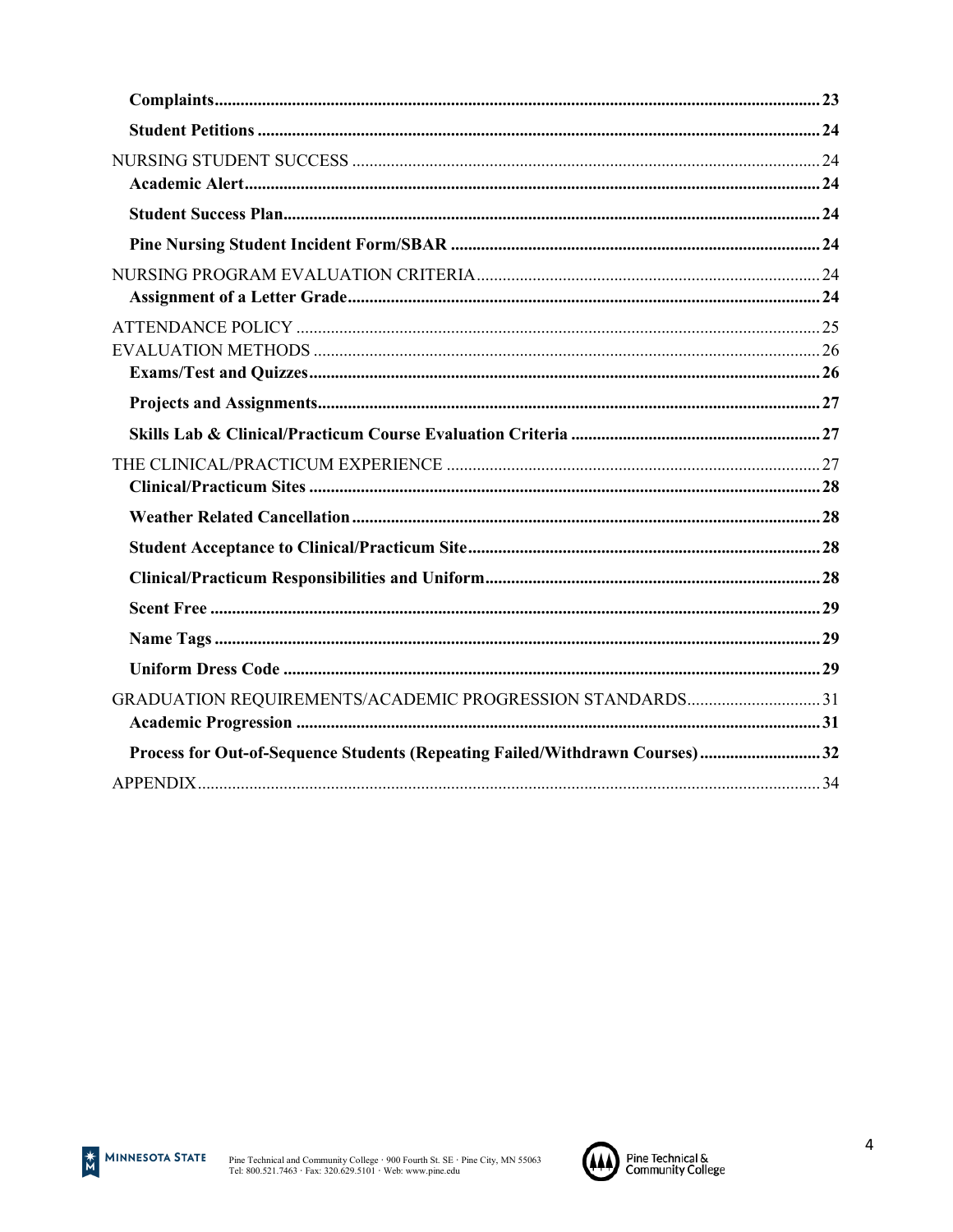<span id="page-4-0"></span>*WELCOME* to Pine Technical and Community College (PTCC) Nursing Programs! Thank you for choosing to pursue your nursing career with us. PTCC values diversity and inclusion; we are committed to a climate of mutual respect and full participation.

The PTCC Nursing Student Handbook has been prepared to help you learn about the structure and expectations of the nursing programs. It also provides the framework for the academic and clinical laboratory policies and requirements to maintain an effective and efficient nursing program.

Students are expected to read these procedures, processes, and policies, and sign a document confirming this. Please use the handbook as a reference throughout your Nursing Program. Students may request an appointment with their advisor, faculty, or Dean of Health Sciences at any time to clarify information within the handbook.

The PTCC Student Handbook addresses the policies for all students enrolled in the College, including nursing students. Nursing students are to refer to the handbook for all information that is not specific to the nursing programs. This handbook can be found on the PTCC website.

Again, we want to say, "*Welcome to Pine Technical and Community College*!"

Sincerely,

Pine Technical and Community College Nursing Staff and Faculty



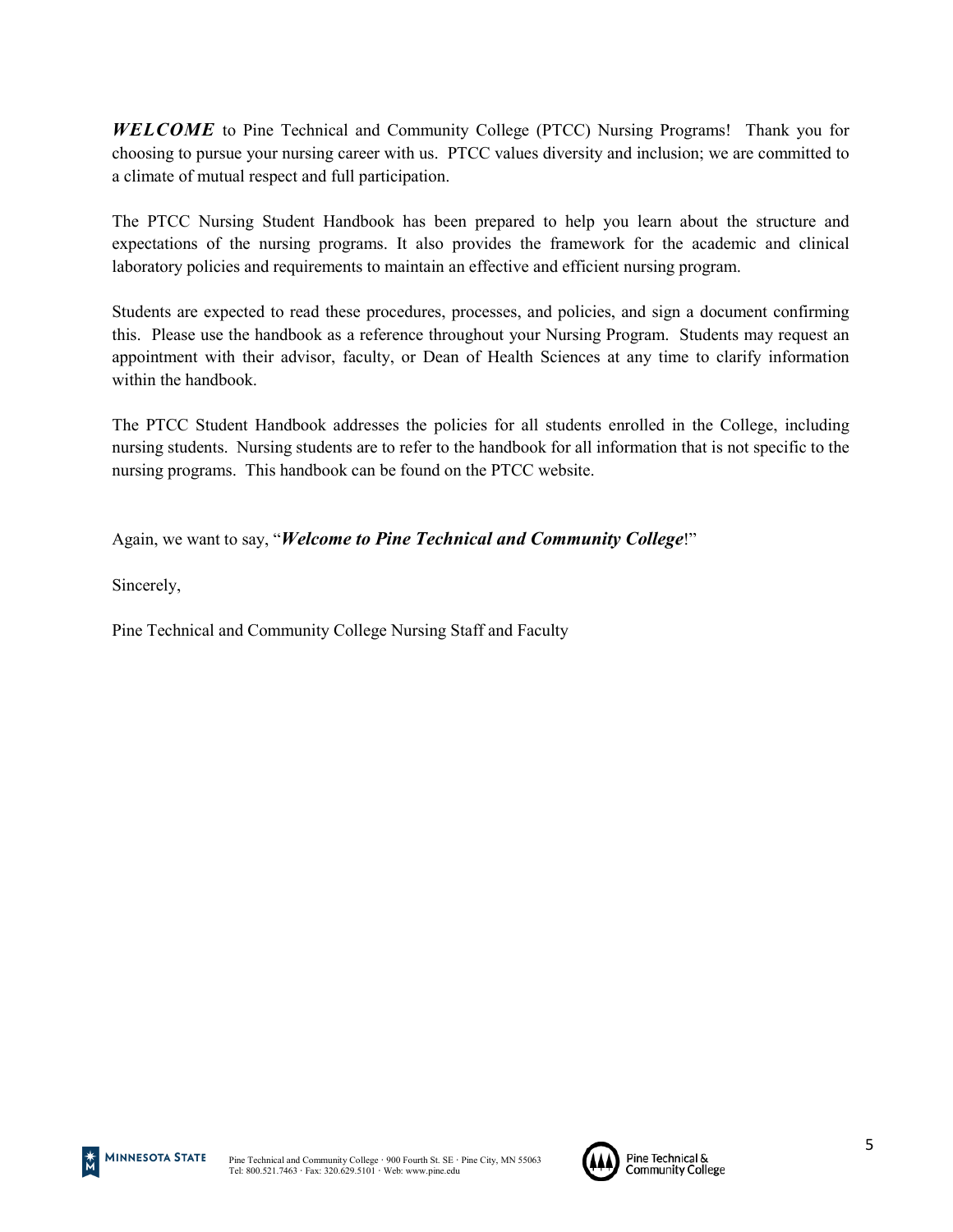#### <span id="page-5-0"></span>**NURSING FACULTY AND STAFF**

Faculty members and staff are available to support nursing students and to assist, refer, and advise as needed. Communication via email is the most efficient when attempting to contact nursing faculty and staff.

Offices for the faculty and staff are in the Academic Affairs office suite.

| <b>ADMINISTRATION</b>                    | <b>EMAIL</b>             | <b>PHONE</b> |
|------------------------------------------|--------------------------|--------------|
| Therese Salber, MA                       | Therese.Salber@pine.edu  | 320-629-5166 |
| Dean of Health Sciences and Liberal Arts |                          |              |
| Kristin Madigan, MS, RN                  | Kristin.Madigan@pine.edu | 320-629-4531 |
| Director of Nursing                      |                          |              |
| Nursing Faculty                          |                          |              |
| <b>FACULTY</b>                           |                          |              |
| Elayne Beehler, MS, RN                   | Elayne.Beehler@pine.edu  | 320-629-4534 |
| RN faculty advisor                       |                          |              |
| Kim Rogers, MSN, RN                      | Kim.Rogers@pine.edu      | 320-629-4583 |
| <b>RN</b> Faculty                        |                          |              |
| Lindsey Wirth, BSN, RN                   | Lindsey.Wirth@pine.edu   | 320-629-4582 |
| PN faculty advisor                       |                          |              |
| Mary Sue Long, MSN, RN                   | Marysue.Long@pine.edu    |              |
| Adjunct                                  |                          |              |
| Donna Mullenix, NP                       | Donna.Mullenix@pine.edu  |              |
| Clinical faculty                         |                          |              |
| Brittany Rappl, RN, LPN, CNA             | Brittany.Rappl@pine.edu  | 320-629-4564 |
| Nursing Assistant Faculty                |                          |              |
| Pre-nursing faculty advisor              |                          |              |
|                                          |                          |              |

| <b>LAB ASSISTANT/ FACULTY SUPPORT</b> |                              |              |
|---------------------------------------|------------------------------|--------------|
| Yvonne Alford                         | Yvonne. Alford $@$ pine. edu |              |
| Nursing CLA                           |                              |              |
| <b>ADMINISTRATIVE ASSISTANT</b>       |                              |              |
| Gina Zorotovich                       | Gina.Zorotovich@pine.edu     | 320-629-4538 |
| Nursing Administrative Assistant      |                              |              |



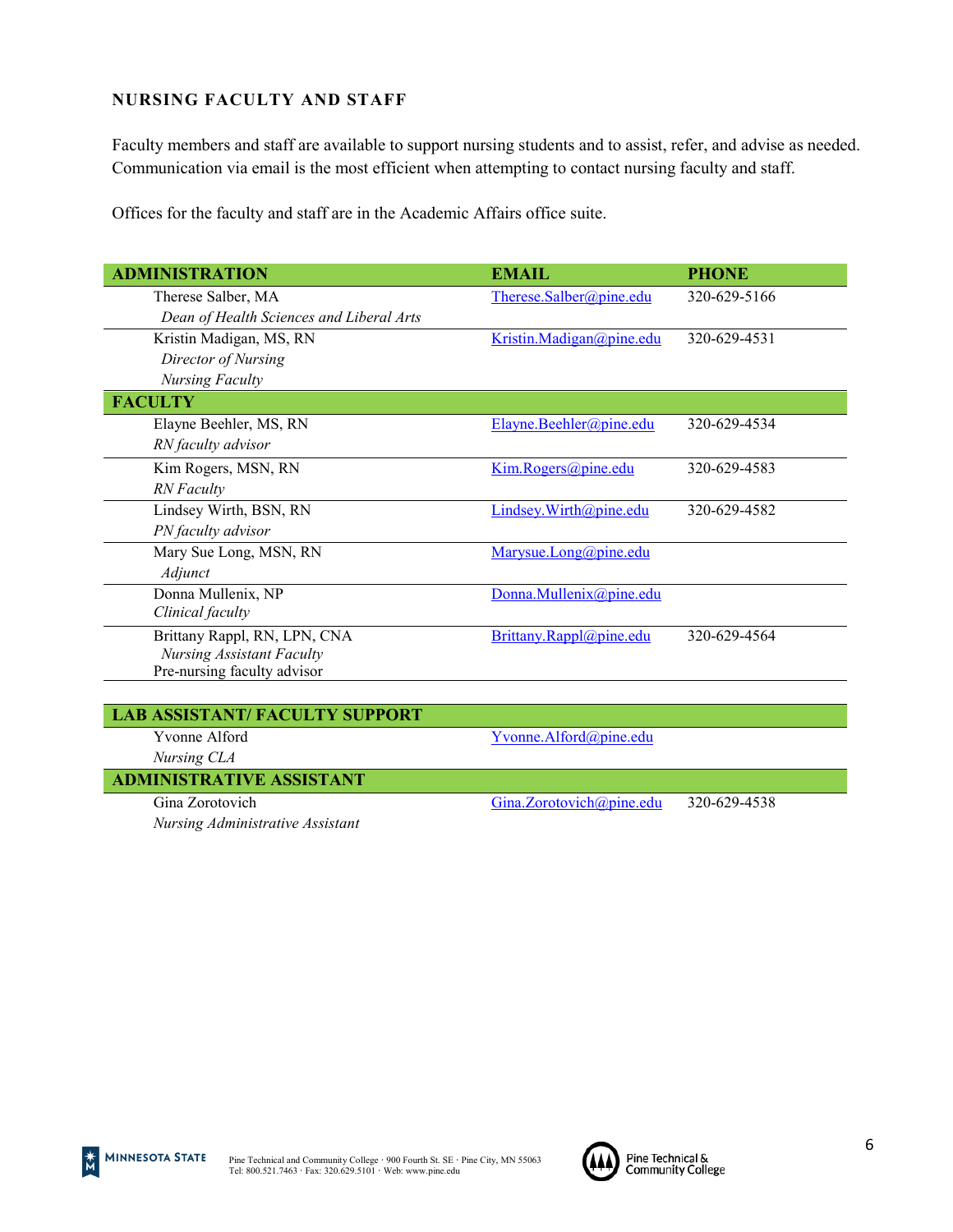

#### <span id="page-6-0"></span>**VISION, MISSION, AND VALUES**

#### **Vision**

In 2027, the people of East Central Minnesota will first turn to Pine Technical and Community College when they want career education, new skills, or general education. More than 1200 FYE will be enrolled in programs; more than 4000 will benefit from training experiences; and the region will enjoy a dynamic, vibrant cultural resource. The heart of the college will be in up-to-date, technology-driven facilities, complemented by satellite sites and online capabilities.

#### **Mission**

Known for innovation and contributions to strengthen communities, we make college possible for those starting out or starting over. Whether a student seeks a career program, new skills, or general education transferable to another college or community, Pine Technical and Community College is an excellent choice.

#### **Values**

- Student-focused
- **Passionate**
- **Innovative**
- Respectful
- Inclusive
- Transparent



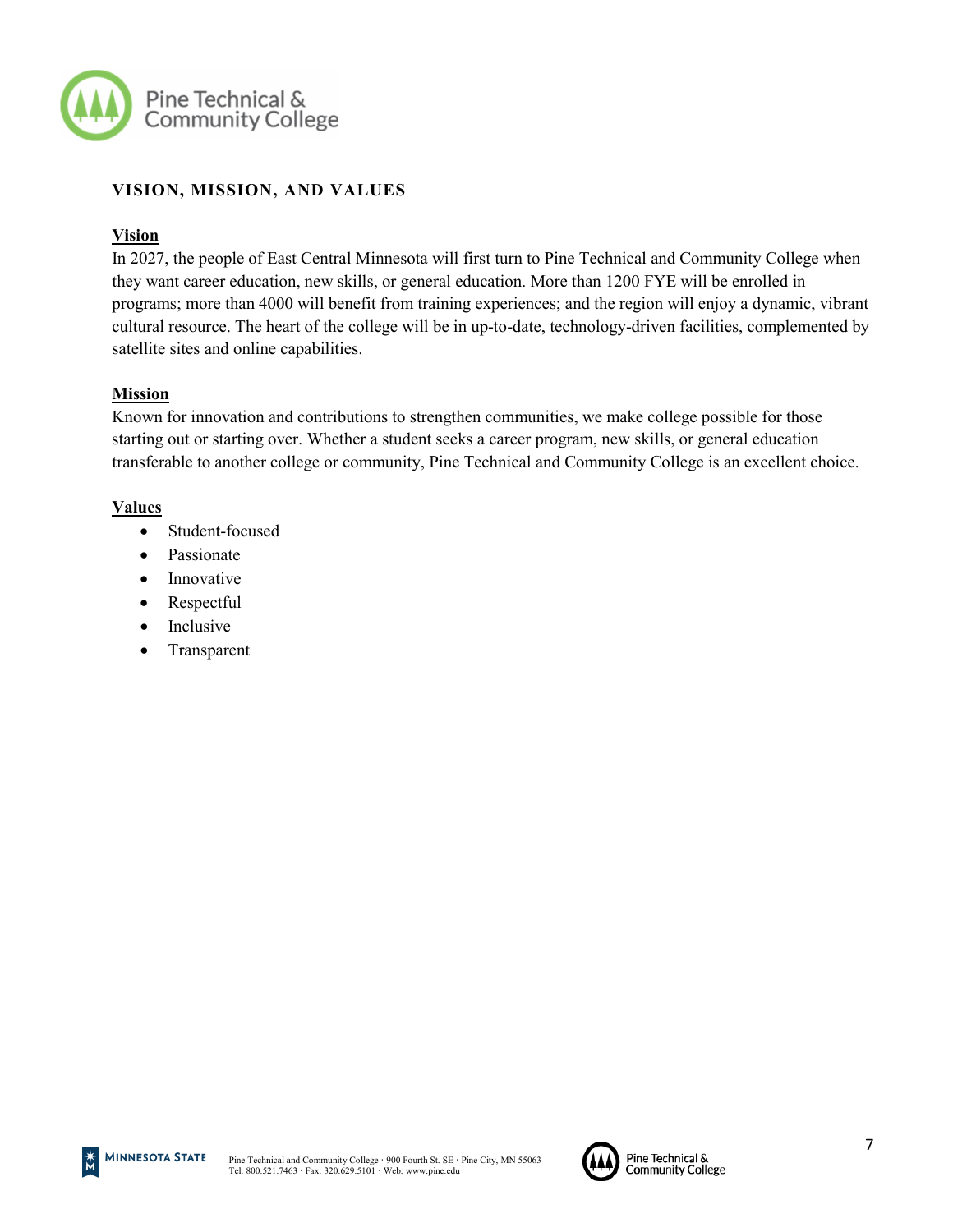#### <span id="page-7-0"></span>**PTCC ASSOCIATE DEGREE AND PRACTICAL NURSING**

#### **MISSION, PHILOSOPHY, AND VALUES**

#### **Nursing Program Mission**

Pine Technical and Community College (PTCC) Nursing Department is committed to providing an opportunity for higher education in an affordable student-focused environment. The Nursing Department offers comprehensive educational opportunities, including general and transfer education, technical program education and lifelong learning.

The Nursing Department is committed to the advancement of teaching methodologies and technology, student development, and community service. The Nursing Department believes in the practical value of higher education as a means of economic and personal advancement in society. The Nursing Department respects and cares for students as individuals and as members of diverse groups, supporting their aspirations for a better life.

#### **Philosophy of Nursing Education**

The PTCC Nursing faculty supports the mission and vision statements of the college as well as a commitment to life-long learning and a belief in educational mobility and accessibility. Pine Technical and Community College Nursing Department believes in establishing a collaborative and supportive learning environment through developing student-faculty relationships which are based on trust and mutual respect. Nursing faculty believes that learning is an active process that is facilitated by role-modeling and encompassing the students in a variety of clinical, classroom and simulated settings.

Learning is further enhanced using a variety of teaching methods to accommodate different learning styles and actively engage the student in the teaching/learning process. PTCC Nursing Department believes that students and faculty are responsible for the outcomes of learning. Nursing education and the practice of nursing are based upon an understanding of the human person which is learned in general education courses. The student nurse builds upon this knowledge in nursing theory and utilizes problem solving to apply concepts and facts to nursing practice in varied clinical settings. PTCC Nursing Department believes in providing planned nursing experiences to enable the students to achieve learning outcomes and develop clinical competence.

#### **Nursing Department Values**

- Lifelong learning
- Trust

靑

- Respect
- Collaboration within the learning process
- Learning is an active process

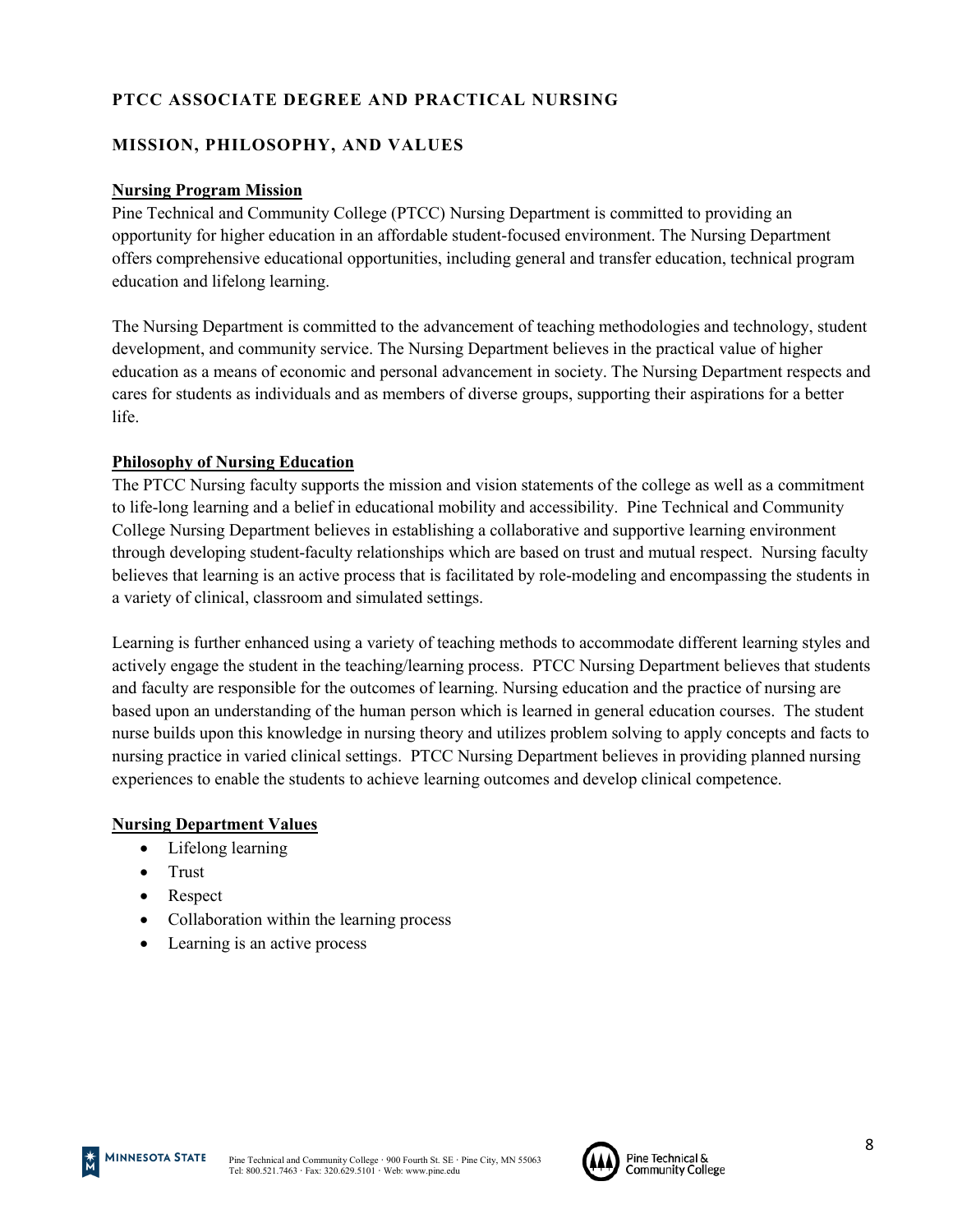#### <span id="page-8-0"></span>**NURSING PROGRAMS CONCEPTUAL FRAMEWORK**

Pine Technical and Community College's nursing programs are based on the National League for Nursing Competencies Model (NLN 2010) (PN and RN) ([http://www.nln.org/professional-development](http://www.nln.org/professional-development-programs/competencies-for-nursing-education)[programs/competencies-for-nursing-education\)](http://www.nln.org/professional-development-programs/competencies-for-nursing-education) as well as Quality and Safety Education for Nurses (QSEN) (RN) competencies for pre-licensure [\(https://qsen.org/qsen-pre-licensure-ksas-full-doc/\)](https://qsen.org/qsen-pre-licensure-ksas-full-doc/). This framework creates the foundations in which our curriculum is framed, written, and presented to students.

#### **National League for Nursing (NLN)**

The Nursing Department at Pine Technical and Community College upholds the core values: caring, diversity, excellence, and integrity. Through carefully created experiences, the students are engaged in the reflection of their values and those of their patients.

The integrating concepts – context and environment; knowledge and science; personal and professional development; quality and safety; relationship-centered care; and teamwork, are woven throughout each program and focus on the integration of the core values into the level of nursing in which students are currently studying. As students move through each program, they are encouraged to seek continuing lifelong education as they pursue higher levels of nursing. The apprenticeships change in level as the students move through their education. "These apprenticeships offer a set of specific knowledge, understanding, and skills that nurses should become familiar with as they progress in their learning," (NLN, 2010).

The program outcomes are centered on four broad integrating concepts: human flourishing, nursing judgment, professional identity, and spirit of inquiry. These broad goals encompass each specific area of the program and curriculum. "All essential program-specific core nursing practice competencies and course outcomes are subsumed within these four general goals," (NLN, 2010).

The following table identifies the alignment of National League of Nursing (NLN) concepts and outcomes to Pine Technical and Community College's nursing programs:

|                                                                               | <b>Practical Nursing Program</b>                                                                                                                                             | <b>Associate Degree Nursing Mobility</b>                                                                                                                    |
|-------------------------------------------------------------------------------|------------------------------------------------------------------------------------------------------------------------------------------------------------------------------|-------------------------------------------------------------------------------------------------------------------------------------------------------------|
| <b>NLN Concepts</b>                                                           | <b>Learner Outcomes</b>                                                                                                                                                      | <b>Program Learner Outcomes</b>                                                                                                                             |
| <b>Human Flourishing</b>                                                      | Demonstrate effective communication while<br>providing culturally competent care to<br>individual patients across the lifespan.                                              | Advocate for patients and families, in<br>providing compassionate and coordinated<br>care based on respect for patient's<br>preferences, values, and needs. |
| <b>Informatics</b>                                                            | Use information and technology in the<br>health care setting.                                                                                                                | Use information and technology to<br>communicate, manage knowledge, mitigate<br>errors, and support decision making.                                        |
| <b>Managing Care of the</b><br><b>Individual</b><br><b>Patient/Leadership</b> | Work within an established plan of care for<br>an individual patient to organize or assign<br>aspects of care under the direction of an RN<br>or other health care provider. | Demonstrate leadership by delegating and<br>assigning nursing activities to implement the<br>plan of care.                                                  |

### <span id="page-8-1"></span>**Program Outcomes Alignment Table**

प्रि

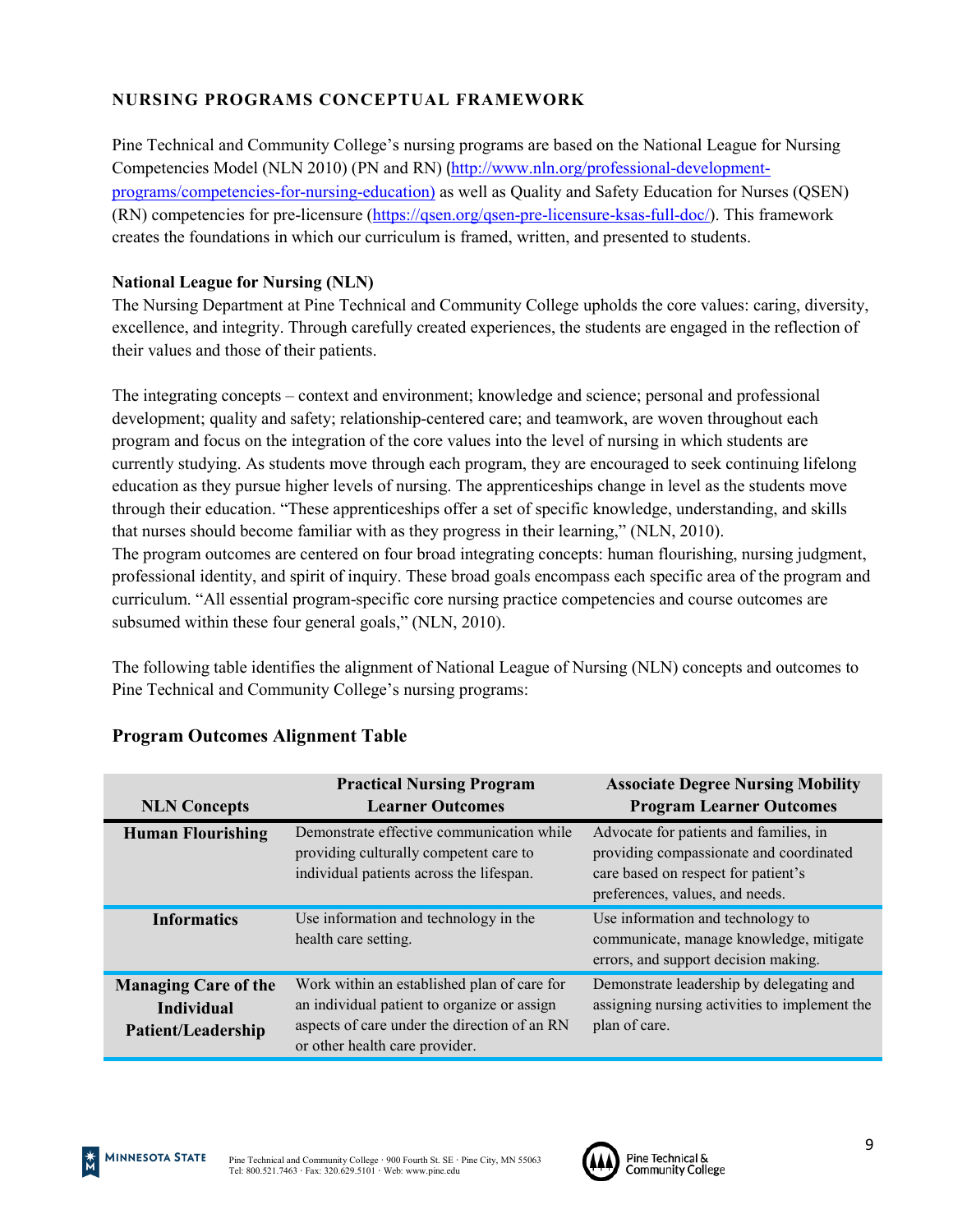| <b>NLN Concepts</b>                                          | <b>Practical Nursing Program</b><br><b>Learner Outcomes</b>                                                                                                                 | <b>Associate Degree Nursing Mobility</b><br><b>Program Learner Outcomes</b>                                                                                                             |
|--------------------------------------------------------------|-----------------------------------------------------------------------------------------------------------------------------------------------------------------------------|-----------------------------------------------------------------------------------------------------------------------------------------------------------------------------------------|
| <b>Nursing</b><br>Judgment/Evidence<br><b>Based Practice</b> | Utilize evidence-based nursing judgment<br>while prioritizing care, implementing<br>interventions, and promoting the health of<br>individual patients across the lifespan.  | Examine evidence-based nursing judgment,<br>clinical expertise, and patient/family<br>preferences for delivery of optimal health<br>care.                                               |
| <b>Professional Identity</b>                                 | Demonstrate professional behaviors and<br>accountability to legal and ethical nursing<br>practice standard for a competent practical<br>nurse.                              | Function within the legal and ethical<br>standards of the RN's scope of practice.                                                                                                       |
| <b>Quality Improvement</b>                                   | Participate in Quality Improvement by<br>providing input into the development of<br>policies and procedures and effectively<br>using resources to achieve patient outcomes. | Use quality improvement methods to<br>improve patient care.                                                                                                                             |
| <b>Safety</b>                                                | Report changes and responses to<br>interventions to a RN or the appropriate<br>licensed health care provider while<br>providing a safe environment.                         | Minimize risk of harm to patients through<br>system effectiveness and safe nursing<br>practice.                                                                                         |
| <b>Teamwork and</b><br><b>Collaboration</b>                  | Participate as a member of the inter-<br>professional team collaborating with other<br>health care providers to promote safe,<br>quality, patient centered care.            | Function effectively within nursing and<br>inter-professional teams, fostering open<br>communication, mutual respect, and shared<br>decision-making to achieve quality patient<br>care. |

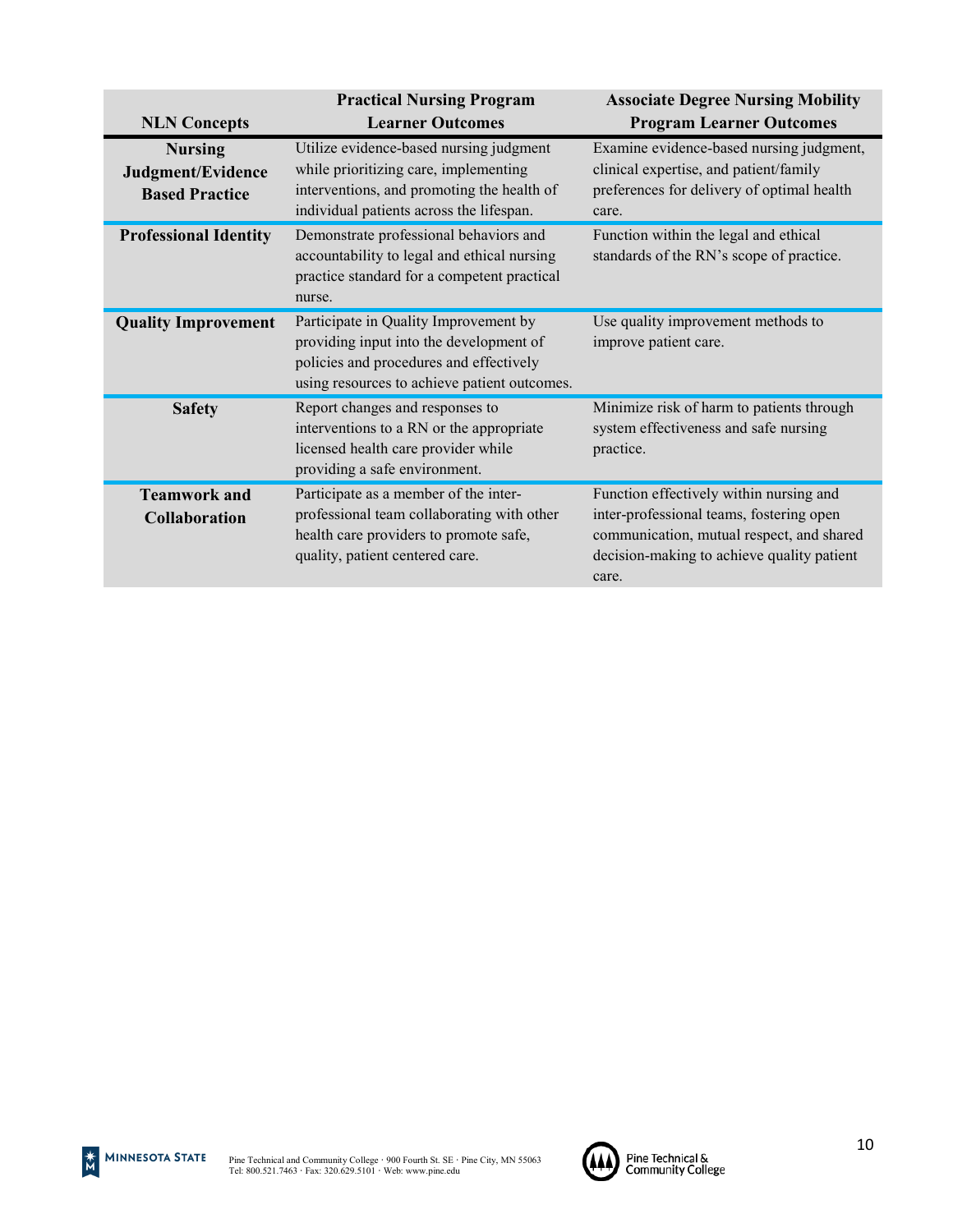#### <span id="page-10-0"></span>**QUALITY AND SAFETY EDUCATION FOR NURSES (QSEN) - AD MOBILITY PROGRAM**

QSEN Competencies for Pre-Licensure are integrated alongside the framework to engage the student learner in quality and safety measures as a part of their learning experience. The overall goal for the Quality and Safety Education for Nurses (QSEN) project is to meet the challenge of preparing future nurses who will have the knowledge, skills and attitudes (KSAs) necessary to continuously improve the quality and safety of the healthcare systems within which they work (QSEN retrieved from [http://qsen.org/competencies/pre-licensure](http://qsen.org/competencies/pre-licensure-ksas/)[ksas/](http://qsen.org/competencies/pre-licensure-ksas/) ). The key areas that are valued and addressed in the curriculum include:

- [Patient-centered Care](http://www.qsen.org/ksas_prelicensure.php#patient-centered_care)
- [Teamwork and Collaboration](http://www.qsen.org/ksas_prelicensure.php#teamwork_collaboration)
- [Evidence-based Practice \(EBP\)](http://www.qsen.org/ksas_prelicensure.php#evidence-based_practice)
- Quality Improvement (QI)
- [Safety](http://www.qsen.org/ksas_prelicensure.php#safety)
- **Informatics**

### <span id="page-10-1"></span>**NURSING PROGRAMS CURRICULUM**

PTCC Nursing Programs' student learner outcomes and curriculum are based on the NLN Conceptual Framework, QSEN, and National Association for Practical Nurse Education and Service, (NAPNES) standards of practice and competencies. Faculty reviews the curriculum yearly to ensure current education and industry trends are considered and scope of practice is adhered to.



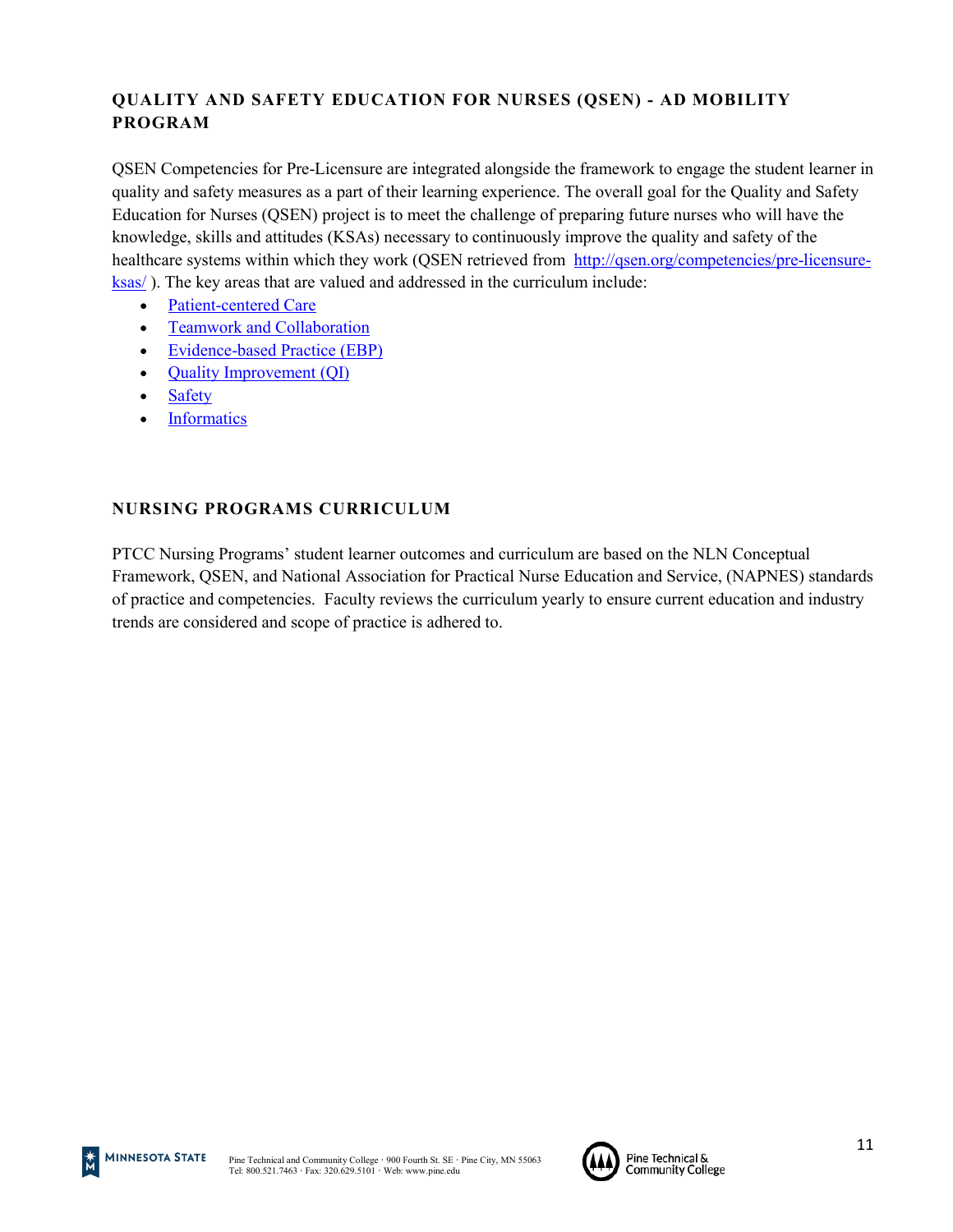#### <span id="page-11-0"></span>**PTCC CAMPUS COLLEGE LEARNER OUTCOMES\***

Each student that graduates from Pine Technical and Community College must meet each of the student learner outcomes through pre-requisite and program course work. The following are Pine Technical and Community College's (PTCC) Student Learner outcomes:

#### **1. Computer, Informational and Technical Literacy**

- a. Use of program specific technical or computer knowledge to accomplish practical and job-related tasks
- b. Determine when there is a need for information, and identify, locate, evaluate, and effectively use that information for the issue or problem at hand
- c. Develop adequate library and information skills to assist in realizing the other student learner outcomes and in achieving a foundation for life-long learning

#### **2. Communication**

- a. Demonstrate appropriate ability to interact collaboratively to complete technical or job tasks
- b. Describe how human diversity affects communication
- c. Deliver a clear, well-organized verbal presentation
- d. Compose a clear, well-organized document that is professional in appearance and content

#### **3. Critical Thinking**

- a. Explore possible assumptions, interpretations or perspectives related to solving problem or technical challenge
- b. Gather pertinent factual information and apply it to a given problem
- c. Analyze the logical connections among the facts, goals, and implicit assumptions relevant to the situation
- d. Articulate the values affecting decisions, interpretations, and analysis made by ourselves and others

#### **4. Self-development**

- a. Set professional goals and develop strategies to reach them
- b. Set goals for personal well-being (physical, emotional, and intellectual) and develop strategies to reach them
- c. Identify the role of lifelong learning in sub-outcomes "a" and "b"

#### **5. Global Issues**

- a. Demonstrate an understanding of global issues and an ability to develop an informed opinion and response to these issues
- b. Demonstrate an understanding of our local and regional communities, and the way they both affect and are affected by global issues

*\*During the 2020-2021 academic year, Pine Technical and Community College's Student Learner Outcomes are being reviewed by college-wide academic committees. Once finalized, they will be shared campus wide.* 

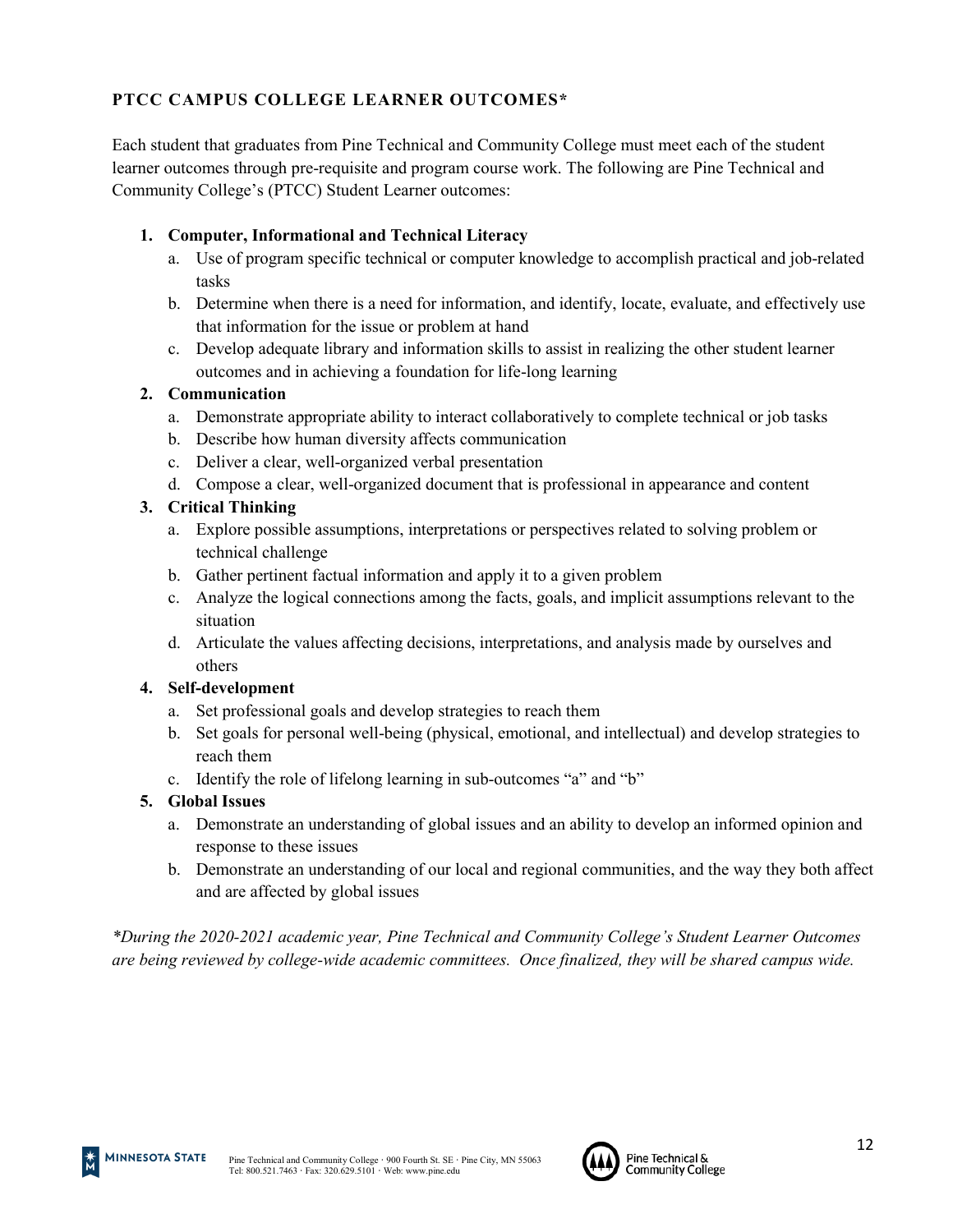#### <span id="page-12-0"></span>**PTCC NURSING PROGRAM OUTCOMES**

The *Practical Nursing Program* has set outcomes in which objective data is collected from students after completion of the Practical Nursing Program.

- 1. Program Completion:
	- 75% of students will complete the PN program at 150% of the program length as outlined in the program planning form, averaged over the past three school years.
- 2. Performance on NCLEX-PN Licensure Exam:
	- 80% (or above), of Pine Technical and Community College (PTCC) Practical Nursing (PN) graduates will achieve first-time passing on the NCLEX-PN examination, averaged over three (3) years.
- 3. Job Placement:
	- 80% of students will be employed in their field at  $6 12$  months post-graduation. 30% of students will continue for further education.
- 4. Program Satisfaction (Advisory Board Members/Faculty/Students/Graduates/Employers):
	- 80% of respondents will agree or strongly agree with survey questions regarding program satisfaction.

The *Associate Degree Nursing Mobility Program* has set outcomes in which objective data is collected from students' after completion of the program.

- 1. Program Completion:
	- 75% of students will complete the AD program at 150% of the program length as outlined in the program planning form, averaged over the past three school years.
- 2. Performance on NCLEX-RN Licensure Exam:
	- 80% (or above) of Pine Technical and Community College (PTCC) Associate Degree (AD) Nursing Mobility graduates will achieve first-time passing on the NCLEX-RN examination, averaged over three (3) years.
- 3. Job Placement:
	- 80% of students at  $6 12$  months post-graduation will be employed in their field. 10% of students will continue for further education.
- 4. Program Satisfaction (Advisory Board Members/Faculty/Students/Graduates/Employers):
	- 80% of respondents will agree or strongly agree with survey questions regarding program satisfaction.

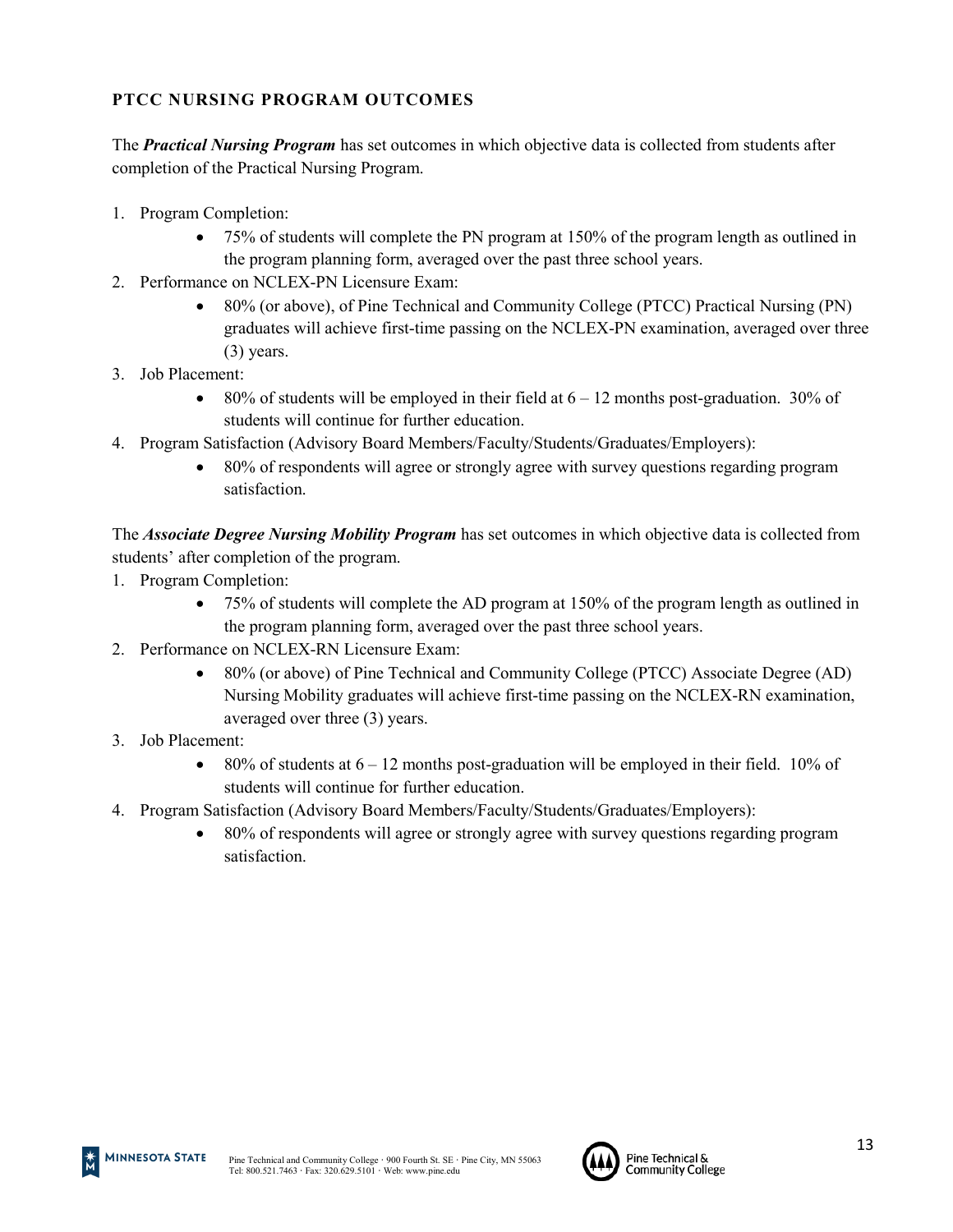#### <span id="page-13-0"></span>**AD MOBILITY / PN PROGRAM ADMISSION INFORMATION**

Each PTCC Nursing Program prepares students to take the nursing licensure exam (NCLEX-RN or NCLEX-PN) upon successful completion of classroom and clinical coursework. Both programs' curriculum is based on a one-year planner (two semesters) for full-time students after completion of all prerequisite courses. There is no part-time enrollment option, currently.

*Note: Program Plans can be viewed in the Appendix. Course Descriptions are available for review on the PTCC website*.

Students must apply to Pine Technical and Community College. Prospective students should be aware that declaring nursing/practical nursing as a major does not guarantee admission to a PTCC nursing program. Successful completion of program pre-requisites courses does not guarantee the acceptance into the Associate Degree (AD) Mobility or Practical Nursing (PN) Programs; each program is highly competitive and has a set number of students accepted. Acceptance into the nursing programs is based on a point ranking system, which is detailed in the application paperwork and reviewed during program information sessions. Copies of the PTCC Nursing Program Applicant Rubrics can be reviewed in the Appendix. Rubrics are reviewed each application round and updated as needed.

#### <span id="page-13-1"></span>**AD/PN Program Admission Table**

| <b>ADMISSION PROGRESSION AND</b><br><b>INFORMATION</b>                                                                                              | Information specific to the<br><b>Practical Nursing Program</b><br>(LPN)            | Information specific to the<br><b>Associate Degree Mobility</b><br>Program (RN) |
|-----------------------------------------------------------------------------------------------------------------------------------------------------|-------------------------------------------------------------------------------------|---------------------------------------------------------------------------------|
| <b>APPLICATION PROCESS</b><br>Application guidelines and requirements, as well as<br>the application deadline, can be found on the PTCC<br>website. | https://www.pine.edu/progra<br>ms/health-science-and-<br>nursing/practical-nursing. | https://www.pine.edu/progra<br>ms/health-science-and-<br>$nursing/nursing/$ .   |
| NOTE: Students may apply to either program while<br>enrolled in their final prerequisite courses.                                                   |                                                                                     |                                                                                 |
| <b>APPLICATION TIMEFRAME</b>                                                                                                                        |                                                                                     |                                                                                 |
| See PTCC website for application deadlines.                                                                                                         | PN program has two start<br>dates each academic year:                               | AD program has one start<br>date each academic year: fall.                      |
| NOTE: Each program accepts late applications on a<br>space available basis.                                                                         | fall and spring.                                                                    |                                                                                 |
| <b>ACCEPTANCE PROCESS</b>                                                                                                                           |                                                                                     |                                                                                 |
| The following information outlines the criteria                                                                                                     |                                                                                     |                                                                                 |
| necessary for acceptance to the nursing programs.                                                                                                   |                                                                                     |                                                                                 |
| <b>Prerequisite Courses/Grade Point Average</b><br>(GPA)                                                                                            | 2.8 or greater cumulative                                                           | 3.0 or greater cumulative                                                       |

All prerequisite courses must be completed with a minimum of a 'C' grade or higher (a grade of C- does not meet requirements) Students may repeat prerequisite courses to improve GPA.

**2.8 or greater cumulative GPA** on pre-requisite PN program courses or transfer equivalents as identified on program plan.

**v** or greater cumula **GPA** on pre-requisite AD program courses or transfer equivalents as identified on

program plan.

प्रि

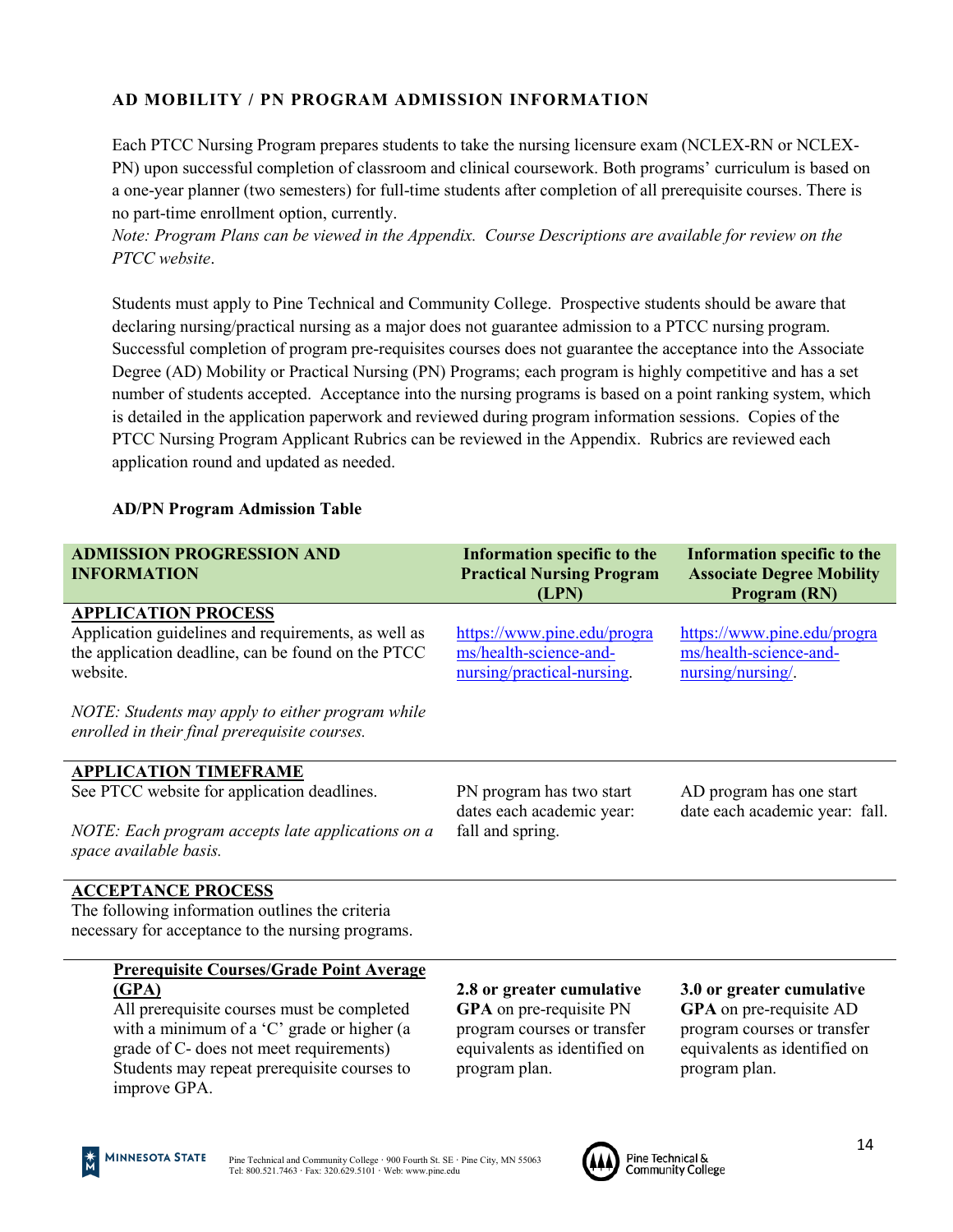#### **ADMISSION PROGRESSION AND INFORMATION Information specific to the Practical Nursing Program (LPN) Information specific to the Associate Degree Mobility Program (RN) Needed Credentials**  *Students may be in the process of obtaining license/registry at time of application.*  MN or WI Nursing Assistant registry – in good standing Students must be certified within the time frame designated on the application to be considered. Once admitted, it is not necessary to maintain certification. LPN license – in good standing with no restrictions *Note: Student must hold a valid nursing license for the entirety of the program* Recent graduates of a Practical Nursing (PN) program must be licensed within the time frame designated on the application to be considered. **ATI - TEAS Entrance Exam** *The test measures general knowledge in the areas of reading, math, science, and English and language usage*. Students must obtain a score of **53** or greater. Students must obtain a score of **68** or greater.

#### **TRANSFER OF CREDITS**

Student planning to transfer credits from another college follow the Pine Technical and Community College (PTCC) transfer policy (see PTCC Student Handbook). Courses taken at an educational institution other than PTCC and are not a part of Minnesota Transfer Curriculum (MnTC) will be evaluated by the Admissions and/or the Nursing Department in order to determine whether the courses are equivalent to required prerequisite courses.

Nursing courses (PRSG or NURS) from other institutions are non-transferable.

*NOTE: All general education courses are transferable.* 

#### **AFTER APPLICATION**

Applicants will be notified of their admission status as identified on the website. Applicants who have ranked for admission into either program must indicate acceptance by returning a signed acceptance form by the date designated on the acceptance letter.

Prerequisite technical courses are transferable for up to five years.



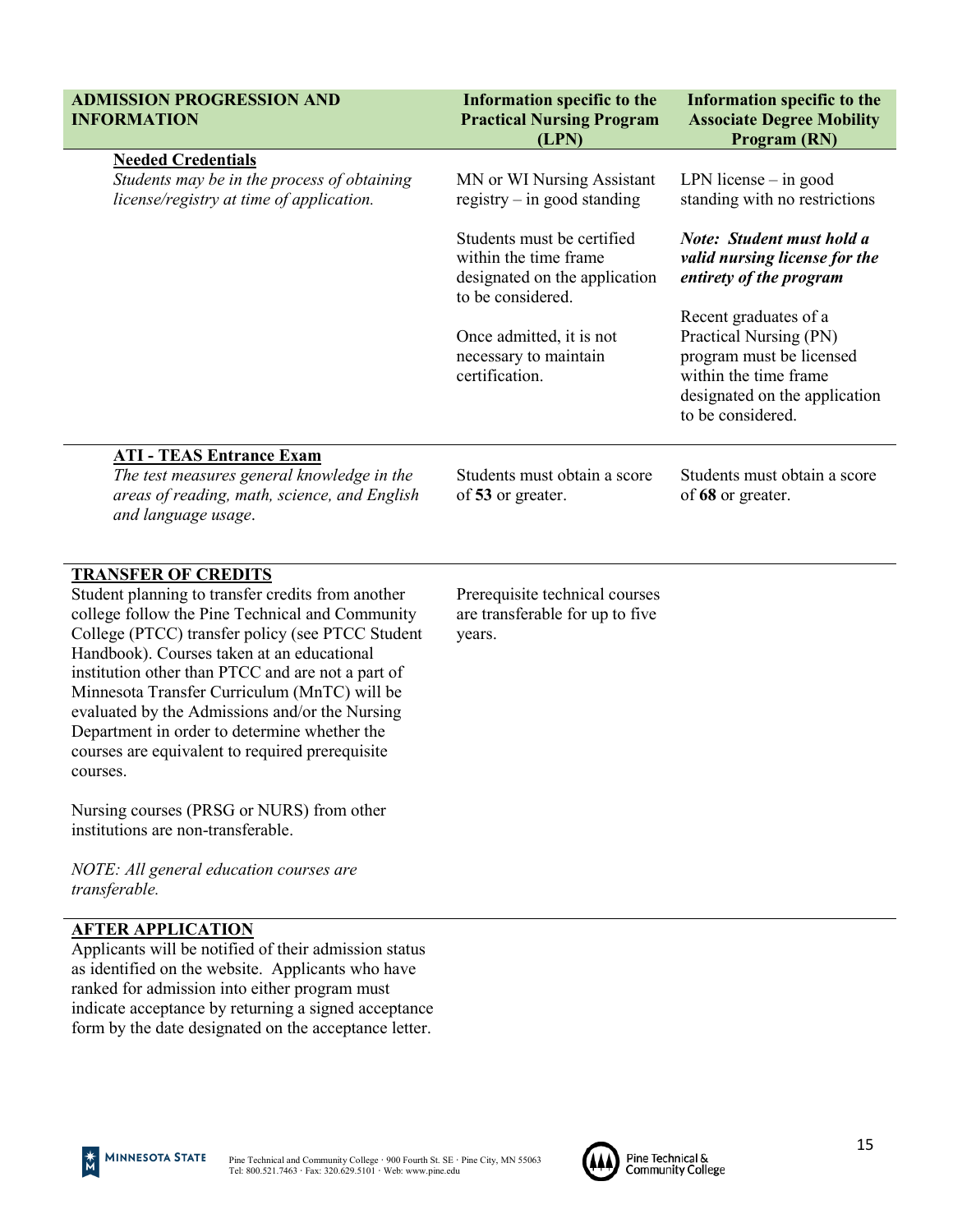| <b>ADMISSION PROGRESSION AND</b><br><b>INFORMATION</b>                                                                                                                                                                                                                                                                                                                                                                                                                      | <b>Information specific to the</b><br><b>Practical Nursing Program</b><br>(LPN) | <b>Information specific to the</b><br><b>Associate Degree Mobility</b><br>Program (RN)                                                                                   |
|-----------------------------------------------------------------------------------------------------------------------------------------------------------------------------------------------------------------------------------------------------------------------------------------------------------------------------------------------------------------------------------------------------------------------------------------------------------------------------|---------------------------------------------------------------------------------|--------------------------------------------------------------------------------------------------------------------------------------------------------------------------|
| <b>AFTER ACCEPTANCE INTO A NURSING</b><br><b>PROGRAM</b><br>Upon acceptance into the program, students will be<br>informed of the time and date of a mandatory<br>orientation session.<br>For waivers for attendance, (i.e., extenuating<br>circumstances only), contact the administrative<br>assistant or DON.                                                                                                                                                            |                                                                                 |                                                                                                                                                                          |
| <b>Advanced Standing</b><br>Students admitted to the AD Nursing Program<br>are awarded advanced standing credits (see<br>program plan) with the expectation that they<br>possess a level of knowledge that has prepared<br>them for success.<br>Advanced standing means academic credits are<br>granted to a Licensed Practical Nurse in<br>recognition of prior nursing education and<br>nursing experience. (MN Board of Nursing<br>Rules Statute 6301.2340: Sub. 3 (17). | Does not apply.                                                                 | Students are awarded 6<br>credits for their practical<br>nursing education.<br>Note: Because students are<br>LPN's, the rigor and pace of<br>the program is accelerated. |
| <b>PTCC Nursing Program Applicant Rubric</b>                                                                                                                                                                                                                                                                                                                                                                                                                                | See Appendix for sample PN<br>Applicant Rubric.                                 | See Appendix for sample AD<br>Applicant Rubric.                                                                                                                          |

#### **WAITLIST**

Applicants who are qualified, but not accepted for admission, are placed on a waiting list. If program spaces become available, applicants from the list (based on next highest Applicant Rubric score) will be granted admission. Waiting lists do not carry over from semester to semester. Once the program has started the waiting list will no longer be in effect, and students must reapply.

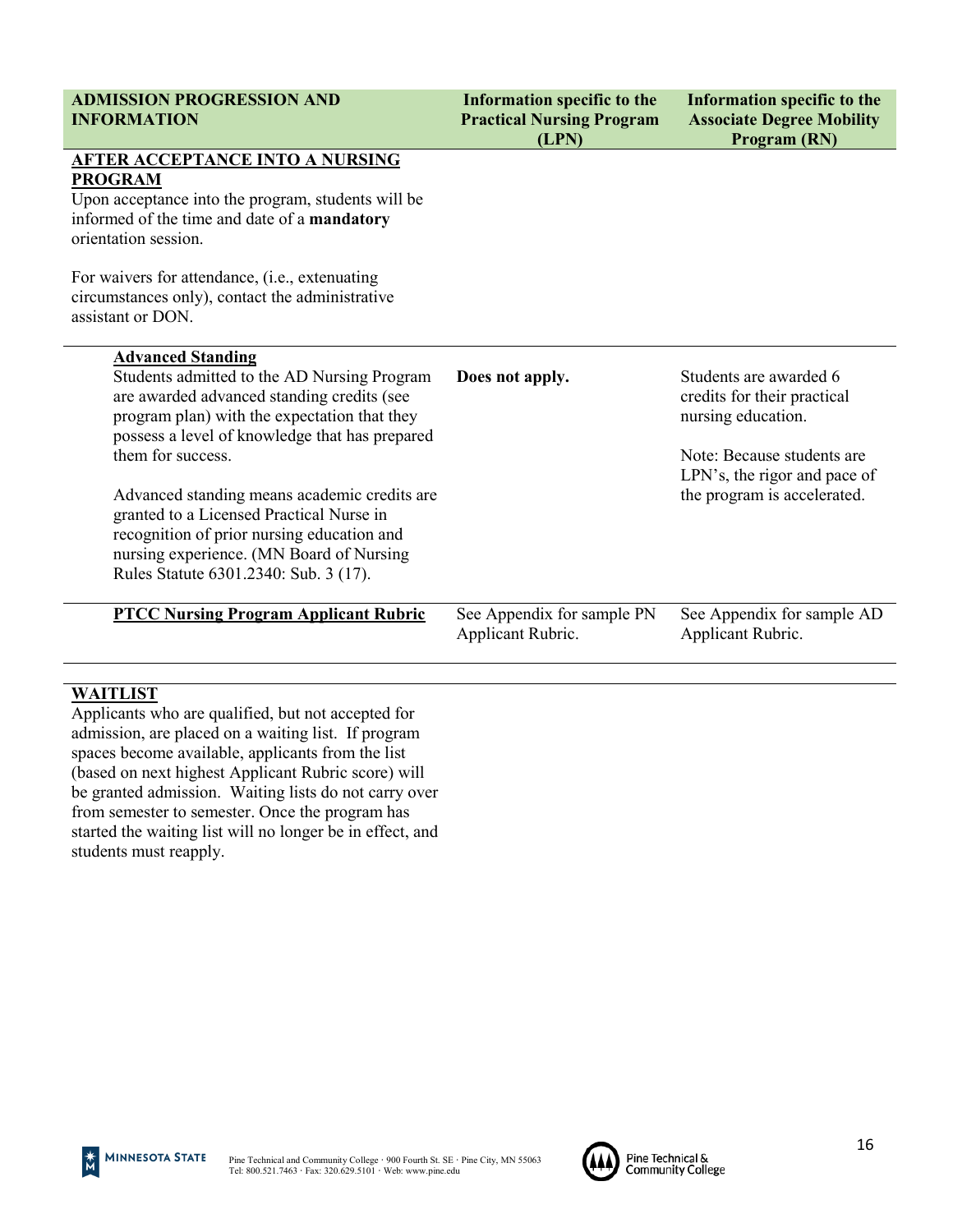#### <span id="page-16-0"></span>**Registering for AD and PN Courses**

All nursing classes have controlled on-line registration and only students admitted to the nursing programs will be allowed to register for nursing courses. Once admitted, students will be provided with specific information relating to the registration of nursing courses.

Circumstances may warrant modification of a student's schedule, i.e., class size, lab size, or clinical rotation or location. The Dean of Health Sciences, Director of Nursing, or designated faculty, may modify student course schedules, as necessary. Students are informed of course schedule changes in writing or via email.

#### <span id="page-16-1"></span>**ADMISSION PAPERWORK**

Copies of all submitted student documentation is stored in secured, individual student nursing files. Clinical and practicum agencies may request or review student documents for compliance. Failure to comply, provide, or complete any of the admission documents, may result in the inability to participate or complete clinical nursing courses. This may delay student progression or the ability to complete the program and graduate.

#### <span id="page-16-2"></span>**CPR**

CPR certifications must include hands-on skills test out. Asynchronous (completely online) CPR classes are not allowed. Students must the following CPR certifications:

 American Heart Association CPR for HealthCare Providers It is students' responsibility to maintain current certification throughout their program.

#### <span id="page-16-3"></span>**Full Name and Date of Birth**

Clinical/practicum facilities are provided the name of students who have been admitted into PTCC nursing programs and may be provided students' date of birth and social security number for setting up electronic medical record (EMR) access for student use while at clinical/practicum.

#### <span id="page-16-4"></span>**Criminal Background Studies**

Minnesota (MN) and Wisconsin (WI) State laws require that any person who has direct contact with patients and residents at health care facilities licensed by the State Department of Health must have a state criminal background check completed. Students may need to have a completed federal background study.

Students must have a cleared, without conditions, background study on file in the PTCC nursing department before semester classes begin in order to participate in clinical/practicum courses experiences. Criminal background studies, including fingerprinting, are completed at the time of admission and yearly, if applicable.

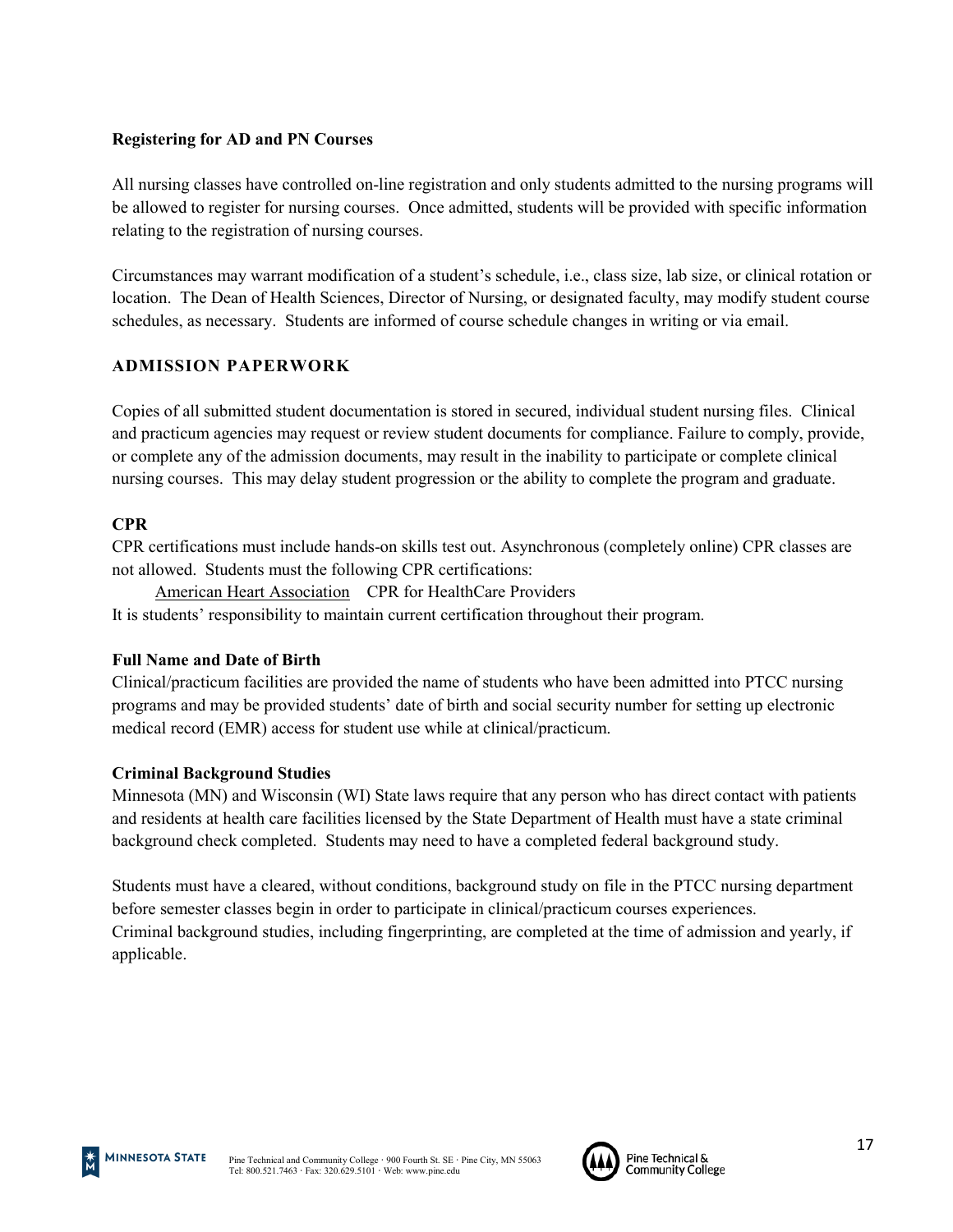Students having questions about the process or results should direct questions and appeals to the following state agencies.

| <b>Minnesota Department of Human</b> | <b>Wisconsin Department of Health Services</b>            |
|--------------------------------------|-----------------------------------------------------------|
| <b>Services</b>                      | <b>Office of Legal Council</b>                            |
| <b>Licensing Division</b>            | One West Wilson Street, Rm 651                            |
| 444 Lafayette Boulevard              | PO BOX 7850                                               |
| St. Paul, MN 55155-3842              | Madison, WI, 53707-7850                                   |
| Phone $(651)$ 431-6620               | Web address:                                              |
| Web address: www.dhs.state.mn.us     | http://www.dhs.wisconsin.gov/caregiver/BkgdFormsINDEX.HTM |

Please direct all federal criminal background check questions to the Dean of Health Sciences.

PTCC reserves the right to run criminal background checks at any time during the nursing program should information be brought forward indicating that the student's background study would no longer be cleared. The Dean of Health Sciences or the Director of Nursing will contact the student to complete another background study. If there is an incident that could potentially deem any student inappropriate for clinical/practicum, it is the legal and ethical responsibility of the student to report potential issues to the clinical/practicum instructor or Dean of Health Sciences immediately. If, at any time during the nursing program, a student is determined to be in violation of the law, and a recheck of the criminal background study finds the student to be ineligible to provide direct patient contact, the student will be unable to participate in clinical/practicum.

#### <span id="page-17-0"></span>**Data Practices and Informed Consent**

Health information collected is private data. Our nursing programs assure that each student meets the minimum health requirements set forth by clinical/practicum sites. Clinical facilities may impose additional requirements regarding the health of persons in their facilities and/or require that health information about students be made available to them.

Students are not legally required to provide this information to the college. However, refusal to provide the information requested could mean that a clinical/practicum site may refuse to accept the student at its facility. The Nursing Program does not guarantee an alternative facility placement. If no alternative clinical/practicum placement is available, the student cannot fulfill the clinical/practicum requirements of the program, and therefore is unable to progress in the PTCC Nursing Program.

#### <span id="page-17-1"></span>**Immunization Records/Nursing Performance Standards**

Immunization requirements are based on standards set by the Minnesota Department of Health (MDH) and Human Services and Centers for Disease Control (CDC) and Prevention. A sample form is provided in the Appendix; this form is reviewed each semester. Individual clinical/practicum sites may require additional immunizations for those students and faculty providing care within their facilities.

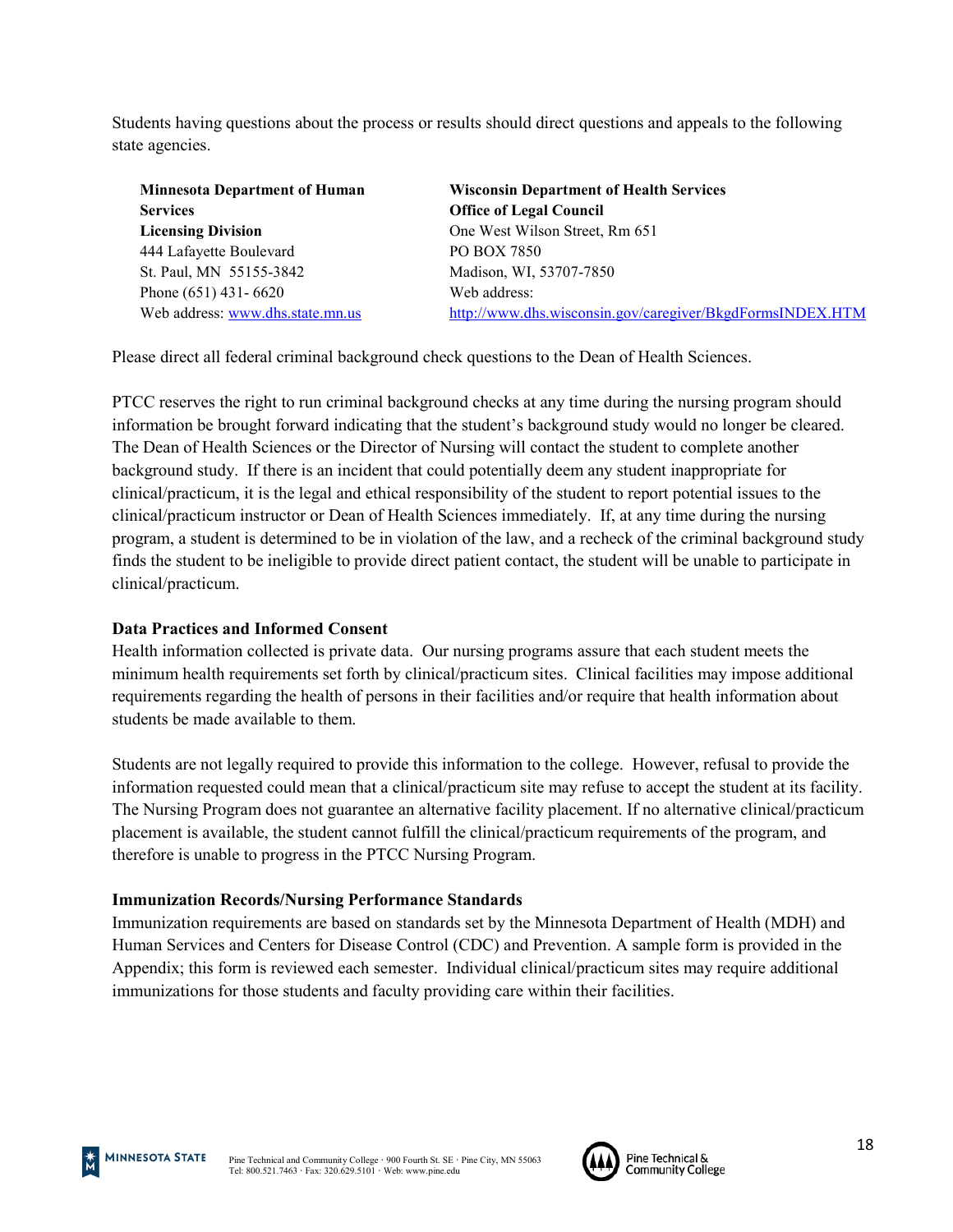Students and the college may not waive health policy or immunization requirements set by clinical affiliates. Students who do not abide by clinical affiliate health policy or immunization requirements may be unable to attend clinicals, which **may result in course failure**. Students must submit documentation of compliance with health policy requirements before specified deadlines. The health policy and immunization requirements set by our clinical affiliates may change at any time during the nursing program.

If a student fails to provide the required immunization data and confirmation of ability to meet nursing Performance Standards, the clinical/practicum site may refuse to accept the student at its facility. This includes students who are conscientious objectors to immunizations. Immunization documentation is reviewed each semester to assure compliance. It is the student's responsibility to assure their records are up to date.

Upon graduation or exit from a nursing program, all immunization and other medical information regarding the student is destroyed/shredded per state/federal guidelines. Students are responsible for keeping copies for their personal records, PTCC will not provide student copies. Cost for immunizations and/or proof of immunizations is the responsibility of the student. County Public Health Departments may offer low-cost vaccinations if a student is concerned about the cost of vaccinations requirements.

Please see Appendix for the Immunization/Screening forms which identifies required vaccinations for PTCC's Practical and Associate Degree Nursing Programs.

#### <span id="page-18-0"></span>**Performance Standards for Nursing Programs**

The system of Minnesota State Colleges provides examples of performance standards, based on the Minnesota Nurse Practice Act, that nursing students are required to meet and maintain to provide safe and effective care, to be successful and progress in nursing programs. Each standard includes required skills and a list of example behaviors necessary to provide safe and effective care. The examples listed are for illustrative purposes only and are not intended to be a complete list of all tasks in a nursing program. Some specific behavioral examples included under each standard vary depending upon the level of education being pursued. Students with documented disabilities, or who believe they may have a protected disability, can request accommodations, which may aid with meeting the standards for nursing programs. For assistance, contact PTCC's Student Success Coordinator located in the campus library.

Copies of the Performance Standards for the Practical Nursing and Associate Degree Nursing Program, in addition to the student signature form, are in the Appendix.

#### <span id="page-18-1"></span>**Reasonable Accommodations**

靑

Our institution is committed to the inclusion of individuals with disabilities in its programs, services, and activities through its compliance with state and federal laws. There are conditions for which reasonable accommodations may be appropriate under the Americans with Disabilities Act. The Nursing Program will make all reasonable accommodations required by law for qualified individuals. All students are, however, required to perform at a safe level in all areas required for completion of the nursing program. Individuals who have any disability, either permanent or temporary, which may affect their ability to participate in nursing courses, should contact the PTCC Student Success Coordinator at the start of the program. More information may be found at [https://www.pine.edu/student-success/disability-services/.](https://www.pine.edu/student-success/disability-services/)

**MINNESOTA STATE** Pine Technical and Community College · 900 Fourth St. SE · Pine City, MN 55063 Tel: 800.521.7463 **·** Fax: 320.629.5101 **·** Web: www.pine.edu

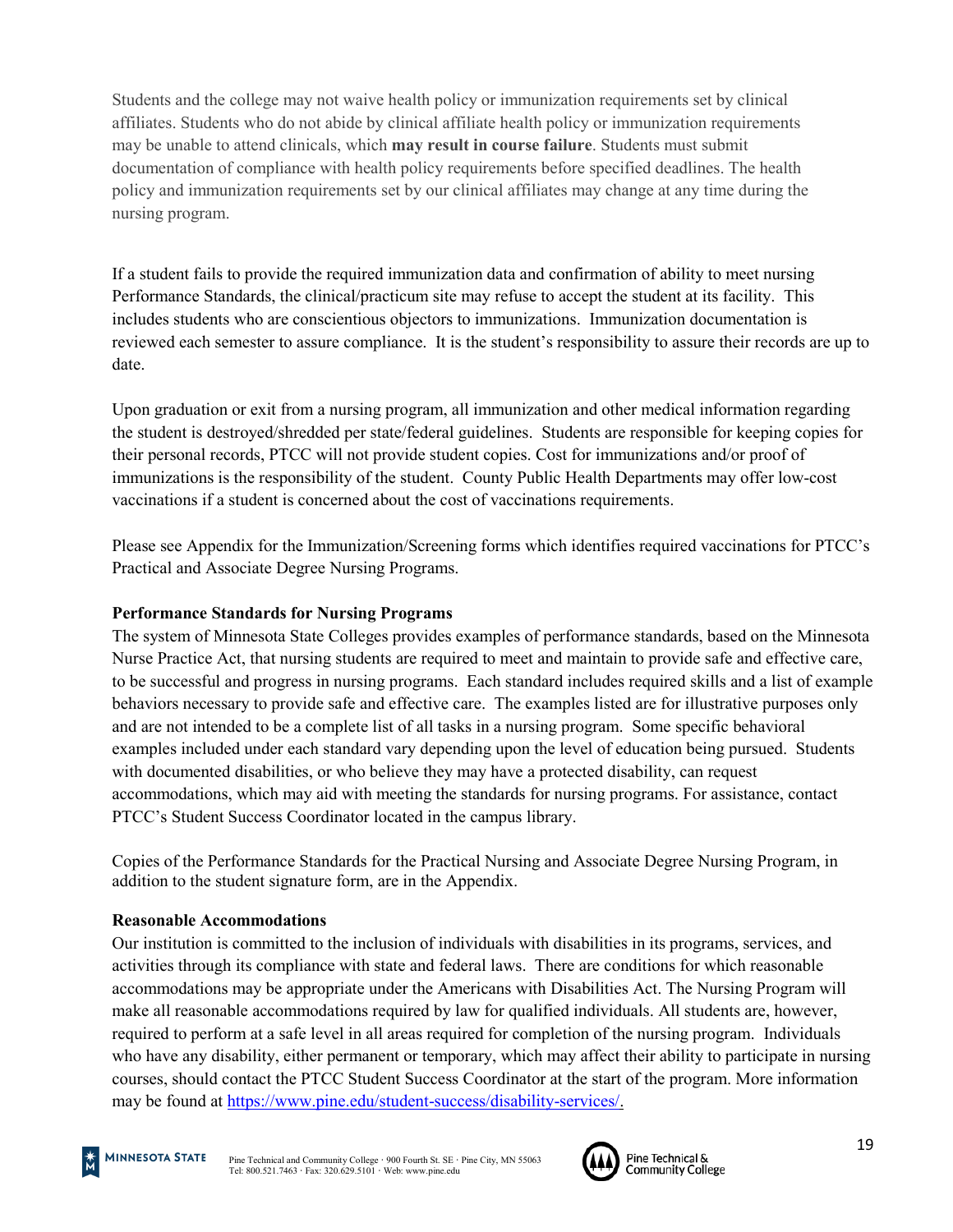Students should maintain good general health throughout the program to meet expected course and program outcomes. If a student's health status changes, thus impacting the ability to perform expected behaviors and/or academic outcomes, students are required to notify their faculty for further guidance. Students may be required to see their healthcare provider and obtain documentation concerning their ability to fulfill the Performance Standards. Such documentation may include notation from the healthcare provider, on script paper or letterhead, stating that the student:

- May return to classroom and clinical/practicum…
- May return with restrictions (detailed restrictions listed) …
- Must include an end date for the restrictions…
- If no restrictions documentation must state "no restrictions" ...

If the clinical site is unable to accommodate students' needs, they cannot be placed at the clinical site. Students who do not disclose an injury or change in health, or neglect to follow up with a healthcare provider will be unable to progress in clinical.

#### <span id="page-19-0"></span>**Additional Admission Documents for Signature and Submission**

In addition to documents necessary for program entrance, students will be required to review, and sign forms related on the following subjects. Clinical/Practicum sites may require additional forms for attendance at their  $site(s)$ .

- 1. Authorization for Release of Information
- 2. Social Media Policy
- 3. Nursing Student Program Handbook Review Acknowledgement
- 4. Retention of Records
- 5. Confidentiality Statement
- 6. Consent for Photo/Video/Recording (optional)

#### <span id="page-19-1"></span>**PERSONAL AND PROFESSIONAL RISKS**

Nursing students have learning experiences in health care facilities and provide nursing care for clients who are ill. Clinical/practicum experiences will include caring for clients with infectious diseases. It is the responsibility of the student to meet and maintain program health requirements. Use of standard precautions and proper body mechanics are necessary to minimize the risks to one's personal health and prevent injury to oneself or client. By enrolling in the nursing program, the student acknowledges these risks.

#### <span id="page-19-2"></span>**Health Insurance**

Though this is not a requirement for clinical/practicum or program participation, it is recommended that students have basic health insurance. College fees do not cover this fee or premium. Independent student health insurance is available; see Student Affairs for more information. Any health care costs incurred during the time in which the student is in the Nursing Program will be the student's responsibility.

#### <span id="page-19-3"></span>**Worker's Compensation**

For purposes of Workers' Compensation insurance, the position of the clinical/practicum facilities and PTCC is that, as a nursing student, one is not an employee of either the clinical/practicum facilities to which the student is assigned or the College. Thus, the student is not eligible for workers' compensation, should an incident occur.

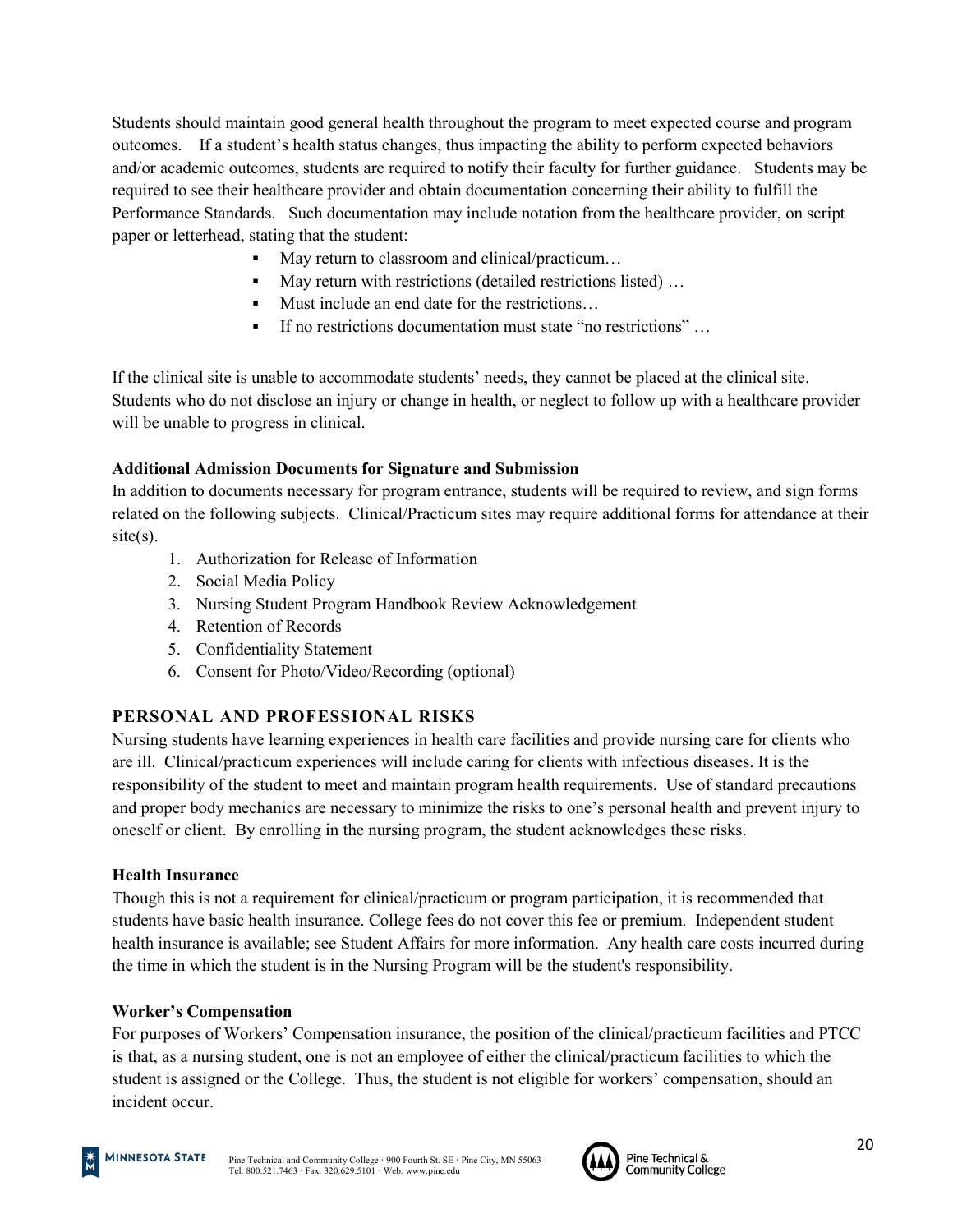#### <span id="page-20-0"></span>**Liability Insurance**

Nursing liability insurance is required; the cost of this insurance is covered by tuition. Liability insurance does not cover in the case of personal injury or illness. Students may choose to obtain additional student nurse liability insurance. The cost associated with this additional insurance is the responsibility of the student.

#### <span id="page-20-1"></span>**PROGRAM ADVISING AND PLANNING**

Students are encouraged to seek advice from nursing faculty and attend advising sessions throughout the year to review course schedules and obtain program information. If the student is not taking classes in the nursing department during a semester, it is the responsibility of the student to maintain contact with an advisor. The designated program advisors are:

- Pre-nursing: Brittany Rappl and Elayne Beehler
- PN program: Kristin Madigan and Elayne Beehler
- Pre-AD Mobility program: Kristin Madigan and Lindsey Wirth
- AD Mobility program (for all NURS courses): Lindsey Wirth

It is the responsibility of the student to seek advice from faculty to ensure course and graduation requirements are met.

#### <span id="page-20-2"></span>**ADDITIONAL COSTS**

Students enrolled in the nursing programs should anticipate additional costs associated with participation and completion of courses. A sample of items and estimated costs for each program can be viewed in the Appendix or on the PTCC website. Students who encounter financial hardship or have financial concerns are encouraged to meet with Student Affairs staff to discuss potential resources.

#### <span id="page-20-3"></span>**FOOD AND BEVERAGES**

प्रि

Individual course syllabi will address guidelines for consumption of food and beverage during classes.

#### <span id="page-20-4"></span>**MORAL AND ETHICAL RESPONSIBILITIES**

Integral to the profession of nursing is a concern for the welfare of the sick, injured, vulnerable, and for social justice. Therefore, the students enrolled in nursing courses at PTCC accept the moral and ethical responsibilities that have been credited to the profession of nursing and are obligated to uphold and adhere to the professions' Nursing Code of Ethics (see Appendix).

The American Nurses Association (2015) Code for Nurses with Interpretive Statements outlines the goals, values, and ethical principles that direct the profession of nursing and is the standard by which ethical conduct is guided and evaluated. This resource is available for reference in the PTCC library.

The Nursing Faculty at PTCC has an obligation to teach, uphold and enforce professional, moral, and ethical principles of the profession of nursing. These behaviors are adhered to in each nursing course. Students who engage in behavior(s) that violate moral and/or ethical standards described in the PTCC Student Handbook, the PTCC Nursing Handbook, Nursing Code of Ethics and/or the 2009 Minnesota Statue 148 (See Appendix), have failed to meet behavioral progression requirements; the consequences of which may range from a warning to program removal. Nurses/Student nurses have an ethical obligation to report when others are engaging in questionable or unprofessional behavior. This could include reporting include reporting

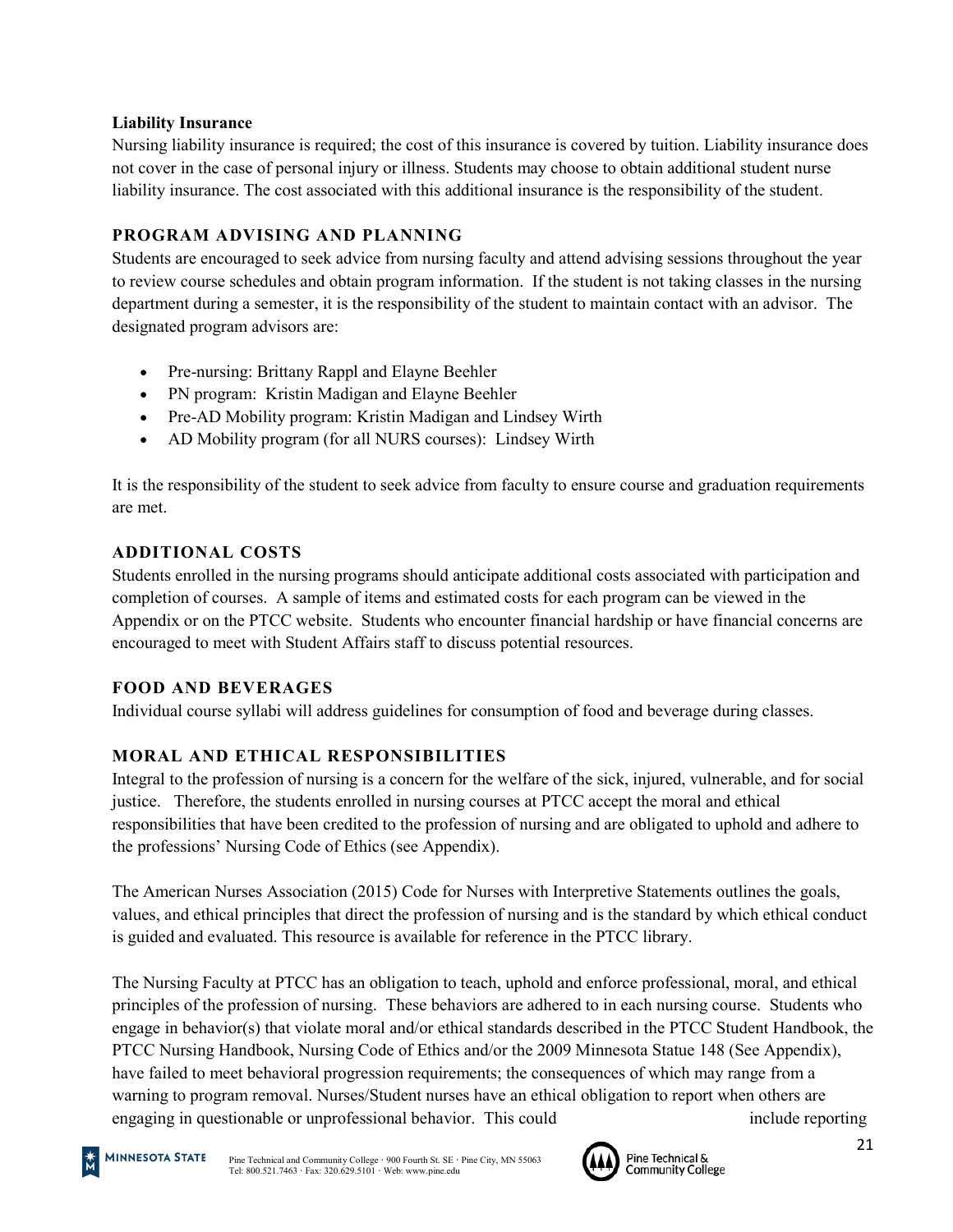to an instructor, Dean, charge nurse, or Board of Nursing. Students who have been removed from the program for professional, moral, or ethical reasons are not eligible to apply for readmission to the nursing program at PTCC.

Behaviors that violate professional, moral, and ethical standards include, but are not limited to:

- Academic dishonesty\*
- Behaviors that violate the Student Code of Conduct (see PTCC College Handbook)
- Behaviors unbecoming of the Nursing Profession\* (disrespectful, unprofessional)
- Breach of confidentiality\* (HIPAA)
- Disrespectful behavior to staff/faculty/patient(s), student(s)/faculty\*
- Inappropriate/Unprofessional behaviors\*
- Pattern of tardiness and/or lack of preparation for clinical/practicum
- Chronic late submission of assignments
- Compromised patient safety
- Incomplete or erroneous documentation

#### \**includes any type of Social Media breach.*

If a student is found in violation of any professional, moral, or ethical behavior, they may be placed on Academic Alert, college probation, or dismissed from the nursing program related to his/her behavior and actual/potential harm to others. Students have the right to appeal any disciplinary action; see PTCC Student Handbook for more information regarding this process.

#### <span id="page-21-0"></span>**USE OF SOCIAL MEDIA**

Student nurses have a responsibility to understand the benefits and consequences of participating in social media, including both personal and professional social media use. Any information posted on social media has potential to be public information.

Questionable behavior with social media that is reported to the Dean of Health Science, Director of Nursing, or any faculty or staff at PTCC will be investigated. If the preponderance of evidence is found that the student is in violation of moral and ethical standards, disciplinary action may range from probation with a student success plan, to dismissal from the program, and/or reporting to a clinical/practicum agency and/or the Board of Nursing.

#### <span id="page-21-1"></span>**CHAIN OF COMMAND**

If a student has questions or concerns, he/she should follow the chain of command. Always remain professional in your communication. Students should follow the steps below.

- 1. Check to see what information the syllabus may have.
- 2. Check to see if there is a policy or language in the Nursing Student Handbook.
- 3. Check the PTCC Student Handbook.
- 4. Make an appointment to meet with your instructor.
- 5. Make an appointment to meet with the Dean of Health Sciences.

### <span id="page-21-2"></span>**EMAIL AND TECHNOLOGY**

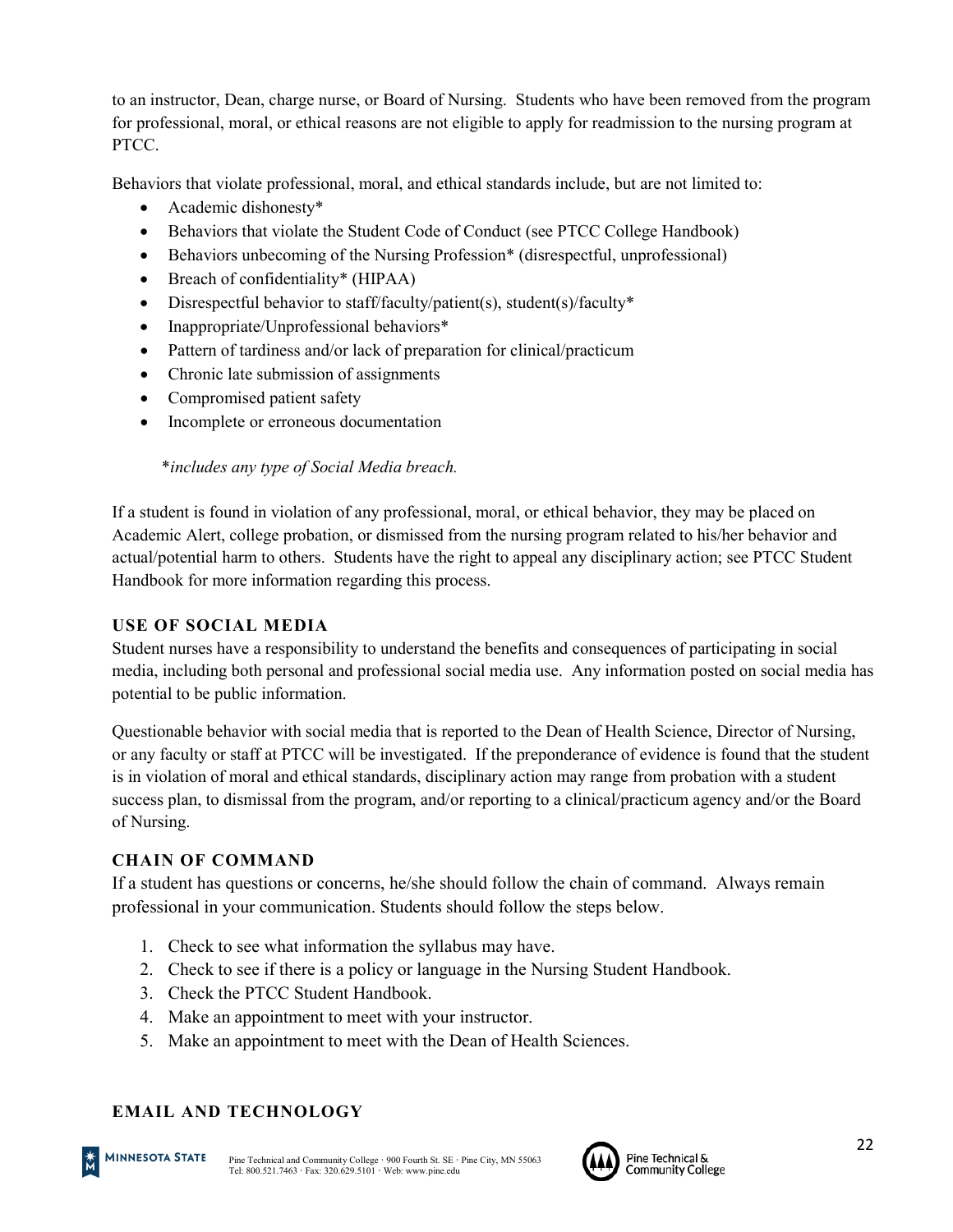To prevent viruses and other malicious malware from attacking computers, PTCC email will be used as the form of official communication. Faculty may delete emails originating from other accounts without review. The nursing program faculty receives and read emails sent to their PTCC accounts on a regular basis. Email is part of professional, appropriate, and official communication between faculty, administration, and fellow peers. Unprofessional or inappropriate use of email is in violation of the PTCC Student Handbook.

Students are responsible for all information sent via PTCC email account; this email account should be consistently monitored. Students are also accountable for all information posted via D2L Brightspace for each course they are enrolled in.

PTCC nursing students are required to purchase and utilize their own laptop computer throughout the nursing programs. Students are expected to have logins memorized or easily accessible, and accounts current. Most nursing courses are hybrid and use D2L Brightspace, ATI, and other web-based learning applications for course delivery and evaluation.

It is highly recommended that students have access to high-speed internet and a printer to meet the academic demands and rigor of the nursing programs. Refer to the Appendix section for a detailed list of minimum computer specifications. Computers, printers, and scanners are available for student use at the library. Students requiring assistance with technology should contact a staff member of the library, the PTCC helpdesk, or resource publishers (i.e., ATI, Examsoft, NurseThink, Docucare, etc.).

### <span id="page-22-0"></span>**CAMPUS POLICIES/PROCEDURES**

#### <span id="page-22-1"></span>**Due Process**

Taken from the PTTC College Handbook:

Students can expect fair treatment in academic matters and the following steps will be followed in each situation:

- Notification of the charge
- Presentation of the evidence supporting the charge
- An opportunity to respond
- Notification of the consequences
- Information about the appeal process

#### <span id="page-22-2"></span>**Drug and Alcohol Policy**

The Pine Technical and Community College (PTCC) Nursing Department is committed to maintaining an environment that is free from the influence of alcohol, prescription medications or over the counter (OTC) medications, or illegal drugs which may impair or affect the students thinking, behavior, and/or skill performance. To ensure student, employee, faculty, and patient safety in the classroom, lab, and clinical/practicum setting, PTCC upholds the drug-free campus policy in the PTCC Student Handbook and extends this policy to clinical/practicum sites off campus. Due to the nature of the nursing profession, should concerns arise in this area, faculty and/or administration reserve the right to address situations on an individual basis.

#### <span id="page-22-3"></span>**Complaints**

प्रि

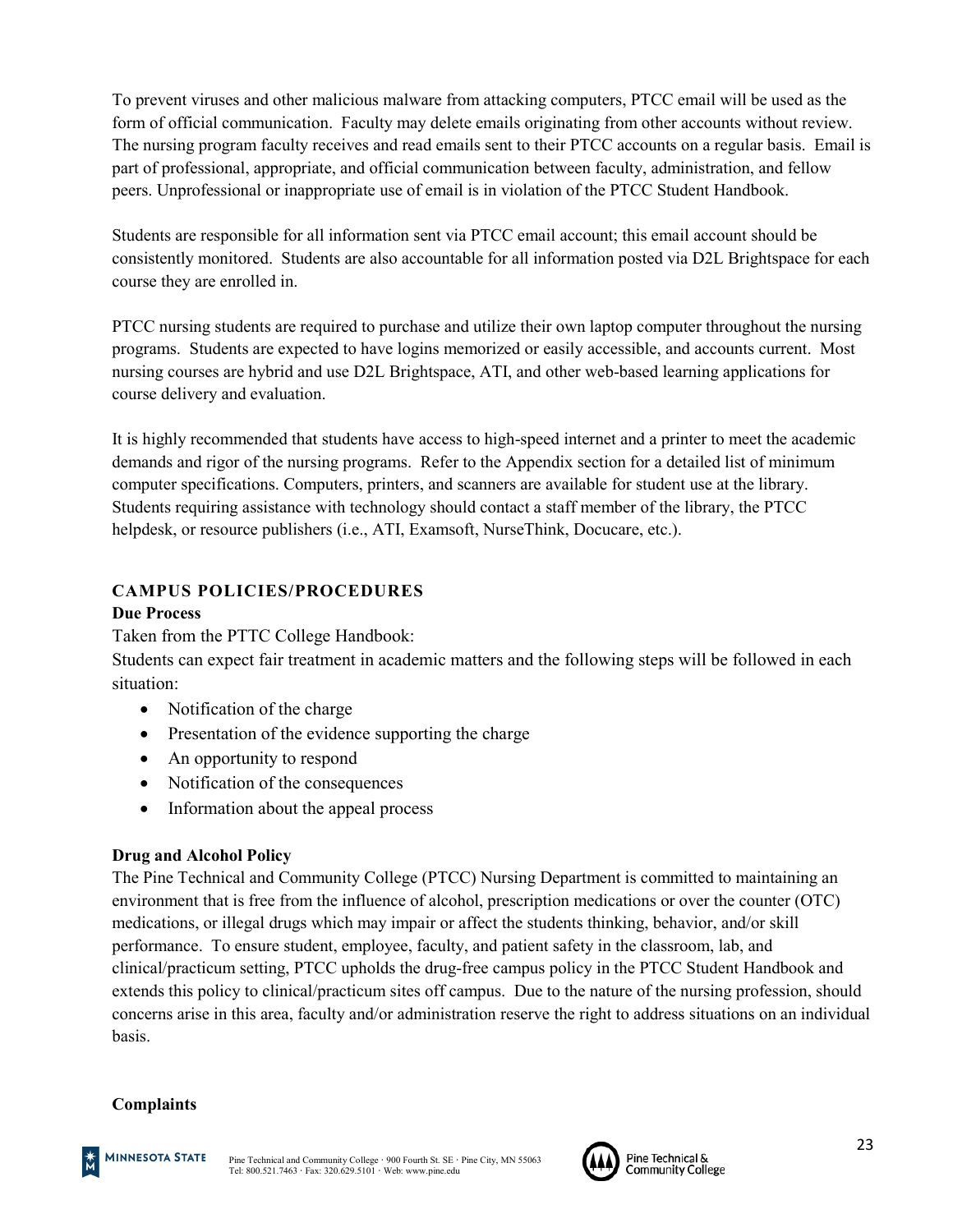If students have a complaint, they may complete a Student Complaint Form found under Student Forms on the PTCC website.

#### <span id="page-23-0"></span>**Student Petitions**

If a student wishes to petition a program or campus requirement, they may complete a Student Petition Form found under Student Forms on the PTCC website.

#### <span id="page-23-1"></span>**NURSING STUDENT SUCCESS**

Student success is the ultimate goal of the Nursing Department and is important to all nursing faculty and staff at PTCC.

Nursing Faculty understand that many students work while attending college; however, to be successful in the program, school must be a priority. Faculty are unable to provide special consideration for work/daycare/family conflicts. Faculty suggest that if students work, they work no more than 20 hours per week. Each student, with the help of a support system, should individually evaluate academic success planning in relation to work, family, and school responsibilities.

#### <span id="page-23-2"></span>**Academic Alert**

PTCC is committed to student success. If students stop attending, have poor attendance, fall behind in their assignments, or do poorly on tests, faculty can communicate this with them through the Academic Alert System. The alert goes directly to the student's e-mail as well as to the College Counselor and/or Student Success Coordinator. The goal is to identify, as soon as possible, what types of support a student may need to get back on track for the course and be successful. Students are highly encouraged to meet with the instructor to discuss course progress.

#### <span id="page-23-3"></span>**Student Success Plan**

Students may be asked to complete a Student Success Plan by a faculty or the Dean of Health Sciences if their progress in a course or the nursing program is concerning. The intent of this plan is to assist the student with identifying strategies he/she may use to yield success.

#### <span id="page-23-4"></span>**Pine Nursing Student Incident Form/SBAR**

This form is to be used in the lab, clinical, and classroom setting to report student occurrence(s) that deviates from expected student behavior. Examples may include test question challenge, missed assignments, late submission of coursework, reopening of quizzes, etc. Students may be directed to complete this form or may submit this form on their own related to extenuating circumstances. Refer to the directions on this document for submission.

#### <span id="page-23-5"></span>**NURSING PROGRAM EVALUATION CRITERIA**

#### <span id="page-23-6"></span>**Assignment of a Letter Grade**

All exams/tests, quizzes, and assignments are developed to align with campus, program, and/or course objectives. A cumulative grade of "C" (80%) is required for successful completion in each nursing course. The grading scale that is used for all PRSG and NURS courses is found in the table below. Percentages, or grades, are not rounded up. Currently, PRSG clinical/practicum courses are Pass/Fail. You must have a "C" or better in all nursing courses to progress in the nursing programs.

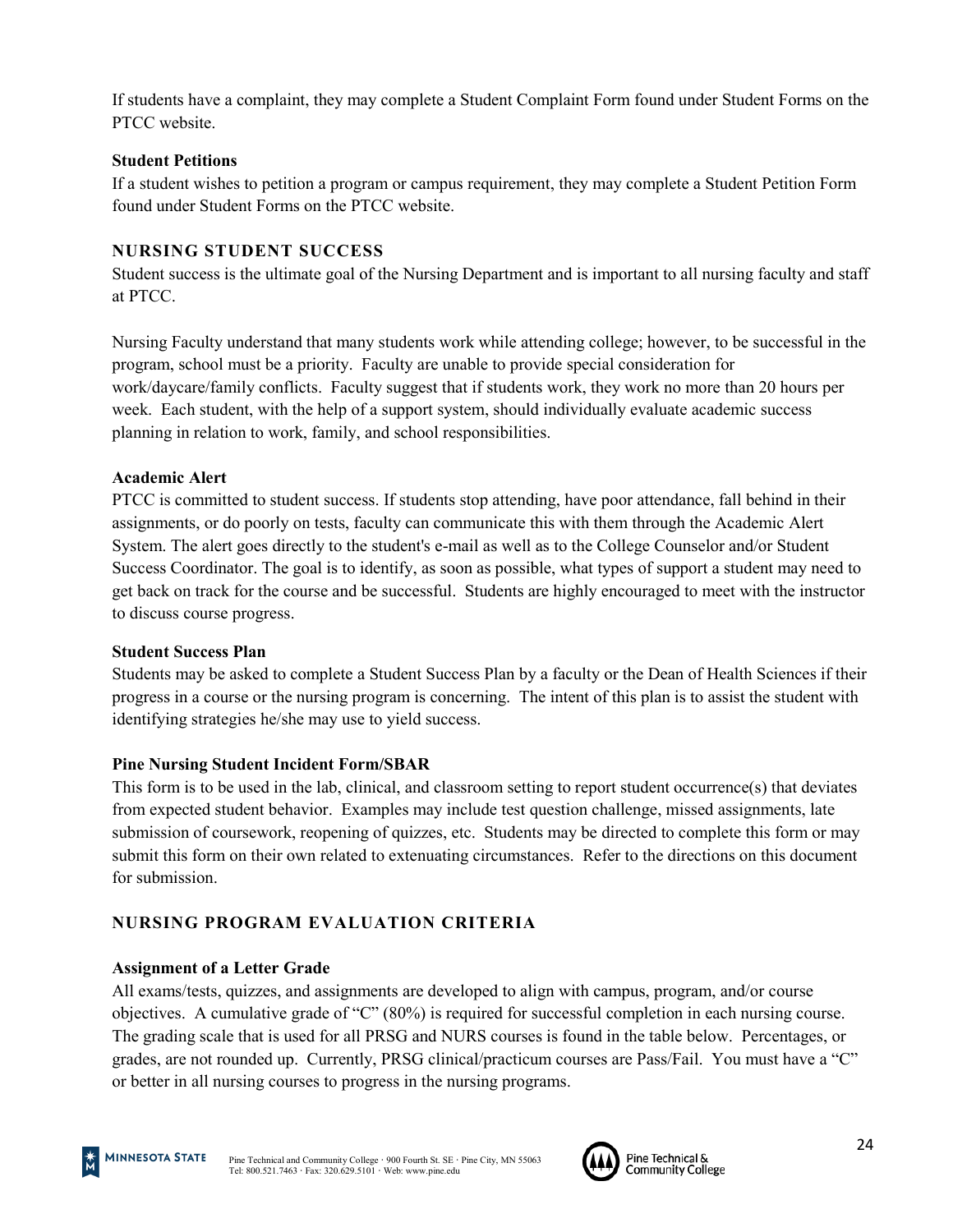| <b>Letter Grade</b> | Percentage          | <b>GPA</b> |
|---------------------|---------------------|------------|
|                     | 94.0% to 100%       | 4.0        |
|                     | 87.0% to 93.99%     | 3.0        |
|                     | 80.0% to 86.99%     | 2.0        |
|                     | 73.0% to 79.99%     | 1.0        |
| Е                   | $72.99\%$ and below |            |

In addition to the above grading criteria,

- each AD nursing student must attain 80% or greater (cumulatively) on proctored tests/quizzes before additional course points (i.e., assignments, papers, projects) are added to determine the final course grade. For ATI or Examsoft proctored tests, refer to course syllabus.
- each PN nursing student must attain 78% or greater (cumulatively) on proctored tests/quizzes before additional course points (i.e., assignments, papers, projects) are added to determine the final course grade. For ATI or Examsoft proctored tests, refer to course syllabus.

Each nursing course syllabus identifies the grading method used to evaluate progression through the course. Faculty believe students benefit from feedback related to performance and/or behavior. Faculty objectively and clearly identify and document student performance and behavior which supports program success and that which may hinder maximum professional growth and competency.

All assignments must be written and presented professionally, per instructor guidelines. This may include utilizing American Psychological Association (APA) format. Please consult the most current Publication Manual of the American Psychological Association, available in the library. Course syllabi may detail greater guidelines for assignments and evaluations. In general, the following is expected; nursing assignments will:

- A. be free of spelling errors, grammatical and punctuation errors,
- B. be double spaced, typed, and stapled,
- C. have no frayed edges, and
- D. (if sent electronically) follow the PTCC Technology Agreement.

#### <span id="page-24-0"></span>**ATTENDANCE POLICY**

靑

Regular attendance in the classroom, lab, and clinical/practicum settings is essential to ensure that the students have acquired the necessary knowledge and skills to be successful in practice. Students are responsible for all course content outlined in course syllabus or schedule regardless of student or faculty absence. It is highly recommended students have a backup plan for daycare, transportation, work, and possible unforeseen circumstances.

Students are held to the same professional standards as those expected within the work environment. For example, students are expected to arrive on time to all classes (theory, lab sessions, and clinical). If a student anticipates that he/she will miss a classroom or clinical experience, the student should notify the instructor in advance to discuss potential options. Recurring absences and tardiness will be reviewed by faculty; this may

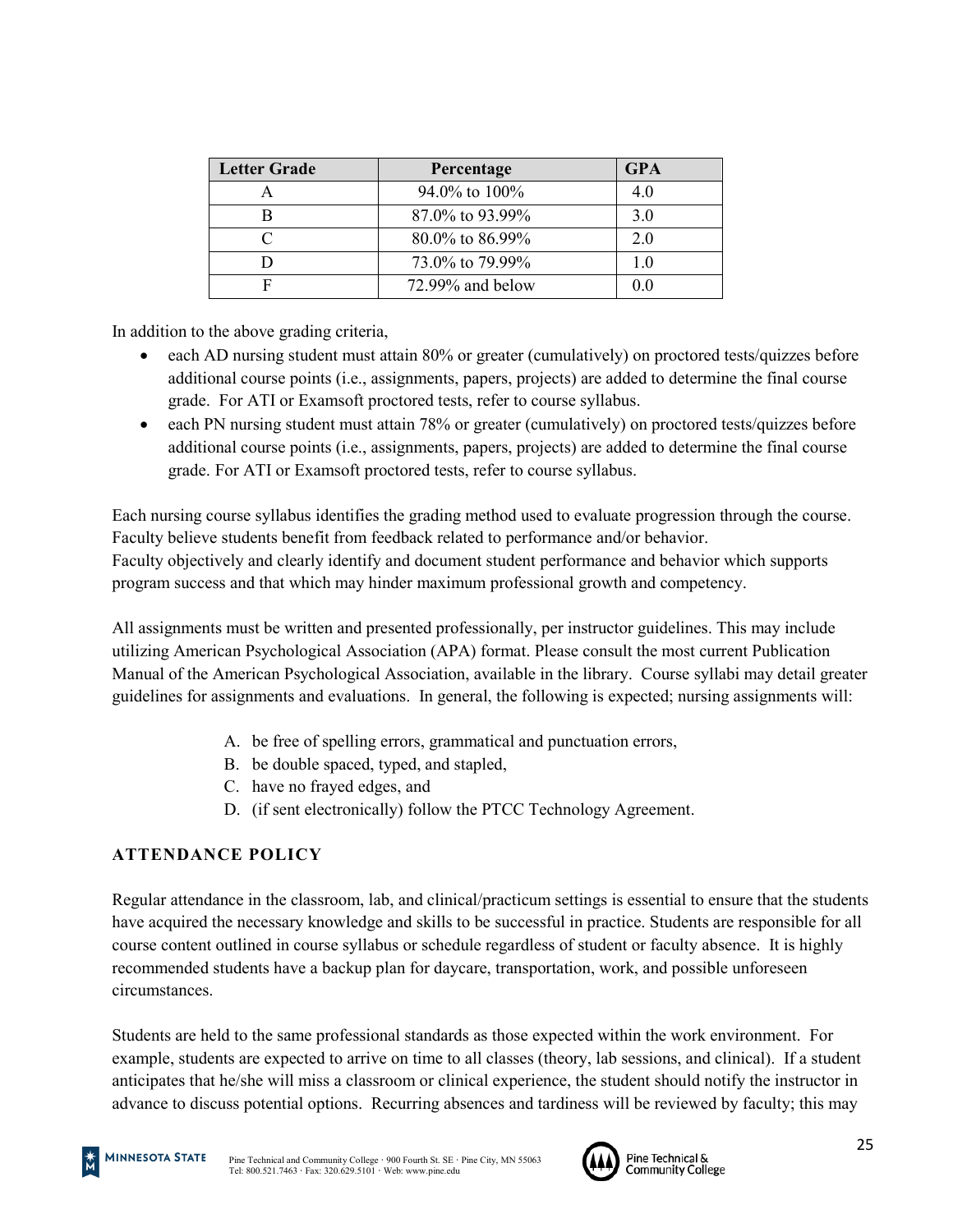result in course objectives not being met and the student will fail the course. Additional course requirements and consequences related to attendance are outlined in course syllabi.

Nursing Faculty have determined there are some situations in which an absence is unavoidable, thus constituting an excused absence. Excused absences are defined as the following:

- student injury, illness, or hospitalization Health Care Provider (HCP) statement required\*
- family member hospitalization\* HCP statement required\*
- a death in the family\*\* documentation required\*
- court-ordered appearances documentation required\*
- military service, call to active duty documentation required\*
- religious observation documentation required\* *NOTE: Documentation of excused absences must be provided to faculty within 72 hours of absence.*

\*In the case of injury, illness, or hospitalization, a family member is defined as the spouse or domestic partner, minor or dependent children/step-children/foster children (including wards and children for whom the student is legal guardian), or parent/step-parent.

\*\*In the case of death, a family member is defined as the spouse or domestic partner, the parents and grandparents of the spouse, the parent/stepparents, grandparents, guardian, children, grandchildren, brothers, sisters, wards, or stepchildren of the student.

Any other unforeseen extenuating circumstances not listed above will be reviewed via petition process by faculty and the Dean of Health Sciences on a case by case basis. The Nursing Program may not offer an alternative opportunity or facility placement due to limited availability.

#### <span id="page-25-0"></span>**EVALUATION METHODS**

#### <span id="page-25-1"></span>**Exams/Test and Quizzes**

靑

Students are expected to take exams/tests, and quizzes when scheduled; they are not given early. If the student is not present for an exam/test or quiz and does not have an excused absence, deduction of twenty percent (20%) of the achieved score will be assessed on all late evaluations. Students who arrive late for proctored evaluations are expected to finish at the same time as the rest of the class, no additional time will be allotted. If students are unable to take their exam at the scheduled time, they must notify the instructor of the absence as soon as possible.

- Proctored exam, tests, or quizzes must be made up within three instructional days. If the makeup cannot be completed in **three (3)** days (when campus testing center is open), the grade will be recorded as a zero (0).
- It is the student's responsibility to arrange the makeup of an exam/test, or quiz through the PTCC Testing Center. Students should notify instructor of the plans arranged with the testing center.
- In extreme circumstances, a student may be unable to complete the required exam/test, or quiz within the three instructional days. In these cases, the student should contact the instructor for guidance.

Exam results will be released in a timely manner once test analysis and quality improvement updates have been completed. Tests may also include pilot questions (pilot questions are not awarded points and do not adjust a student's grade).

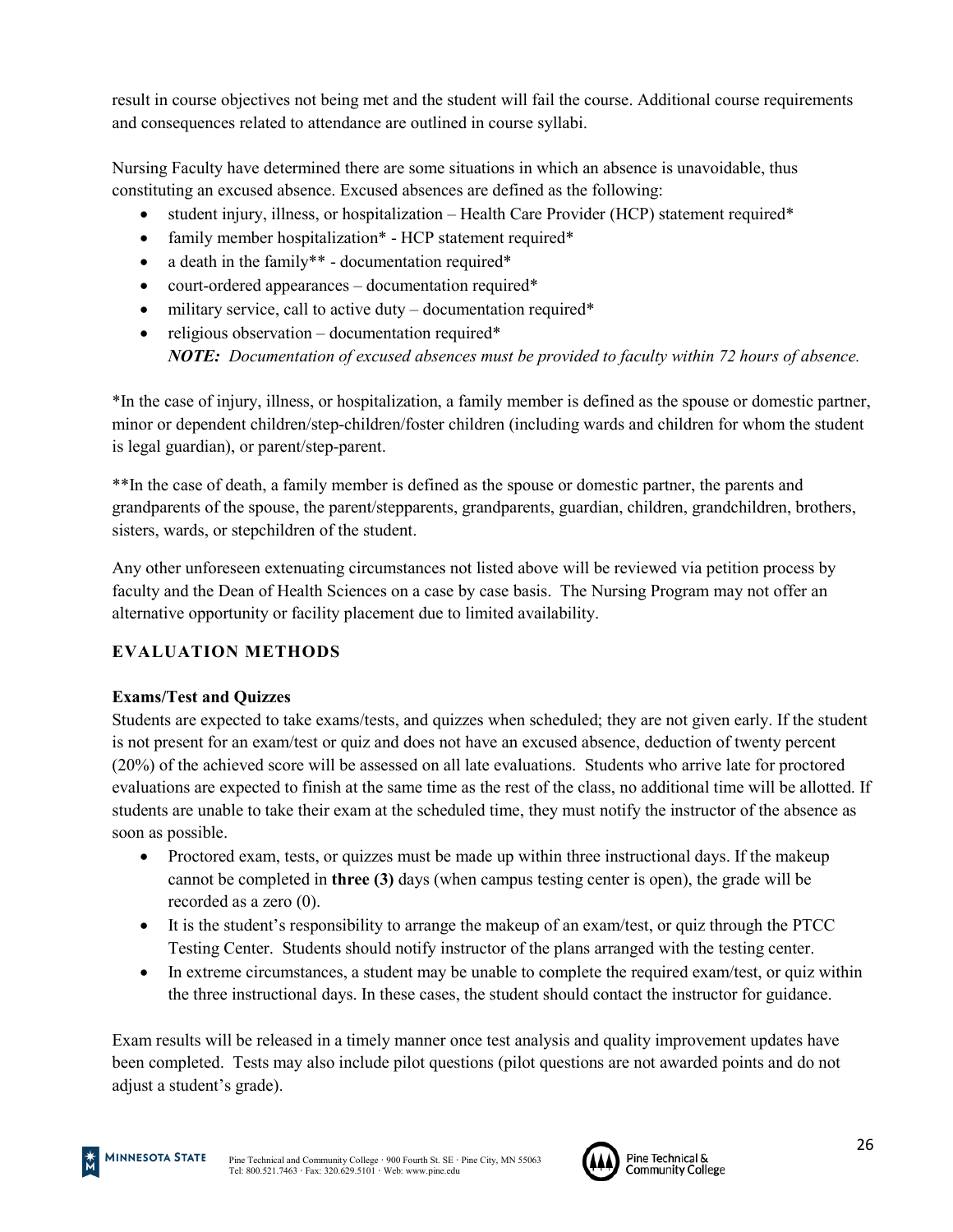#### <span id="page-26-0"></span>**Projects and Assignments**

Information regarding evaluation criteria for projects and assignments will be detailed on course syllabi, schedules, or individual assignments/projects. Due dates are identified, and students are expected to adhere to the dates. If the student does not have an excused absence for the submission of projects and assignments, a deduction of twenty percent (20%) of the achieved score will be assessed on all late submissions. Students have up to 7 days to submit assignments for partial credit; after 7 days the score will be recorded as a zero. Exceptions to this may be granted at the discretion of faculty per petition process.

#### <span id="page-26-1"></span>**Skills Lab & Clinical/Practicum Course Evaluation Criteria**

Laboratory skills are primarily practiced on campus. Faculty will identify the skills that require successful demonstration in course syllabi or schedule. Skill evaluation tools will be made available for students prior to evaluation for competency.

Students are expected to remediate skills in which they fail to demonstrate competency. Competencies may have a limited number of attempts to pass; see course syllabi for individual skill test out guidelines. Students who complete remediation and are still unable to demonstrate competency will not pass the course (lab or clinical). Students should refer to individual lab course syllabi for additional evaluation criteria.

Open lab times may be available to students for additional time to practice skills. Please see schedule posted outside nursing labs.

Students are expected to maintain competence in all skills learned throughout the nursing courses, while enrolled in the program. Periodic assessment of skills may occur throughout the program. Continued skill competency is necessary to ensure the safety of clients/patients.

Skill competency testing may include, but is not limited to:

- Medication Math
- Nursing Skills (i.e., sterile gloving, injections, head-to-toe assessment, safe patient transfer, etc.)
- Electronic Health/Medical Record Usage

#### <span id="page-26-2"></span>**THE CLINICAL/PRACTICUM EXPERIENCE**

Clinical/Practicum courses are graded in accordance to specific course objectives. Currently, PRSG clinical courses and NURS practicum courses utilize the nursing grading scale (listed previously).Clinical evaluation tools will be reviewed by instructor and student; final copies will be placed in the student file for accreditation purposes.

Students are expected to comply with all PTCC clinical/practicum laboratory guidelines (further details are provided in the clinical/practicum and lab course syllabi) as well as all policies of the agencies where clinical/practicum laboratory experiences are held. PTCC nursing labs should be treated as a clinical site.

For all skills laboratory and clinical/practicum courses, students must attend 90% of scheduled lab and clinical/practicum hours to successfully pass course outcomes. If a student does not attend at least 90% of skills lab or clinical/practicum courses, the student may receive a failing grade in the course(s) and will be unable to progress in the Nursing Program. Faculty absences from courses will not influence the 90%

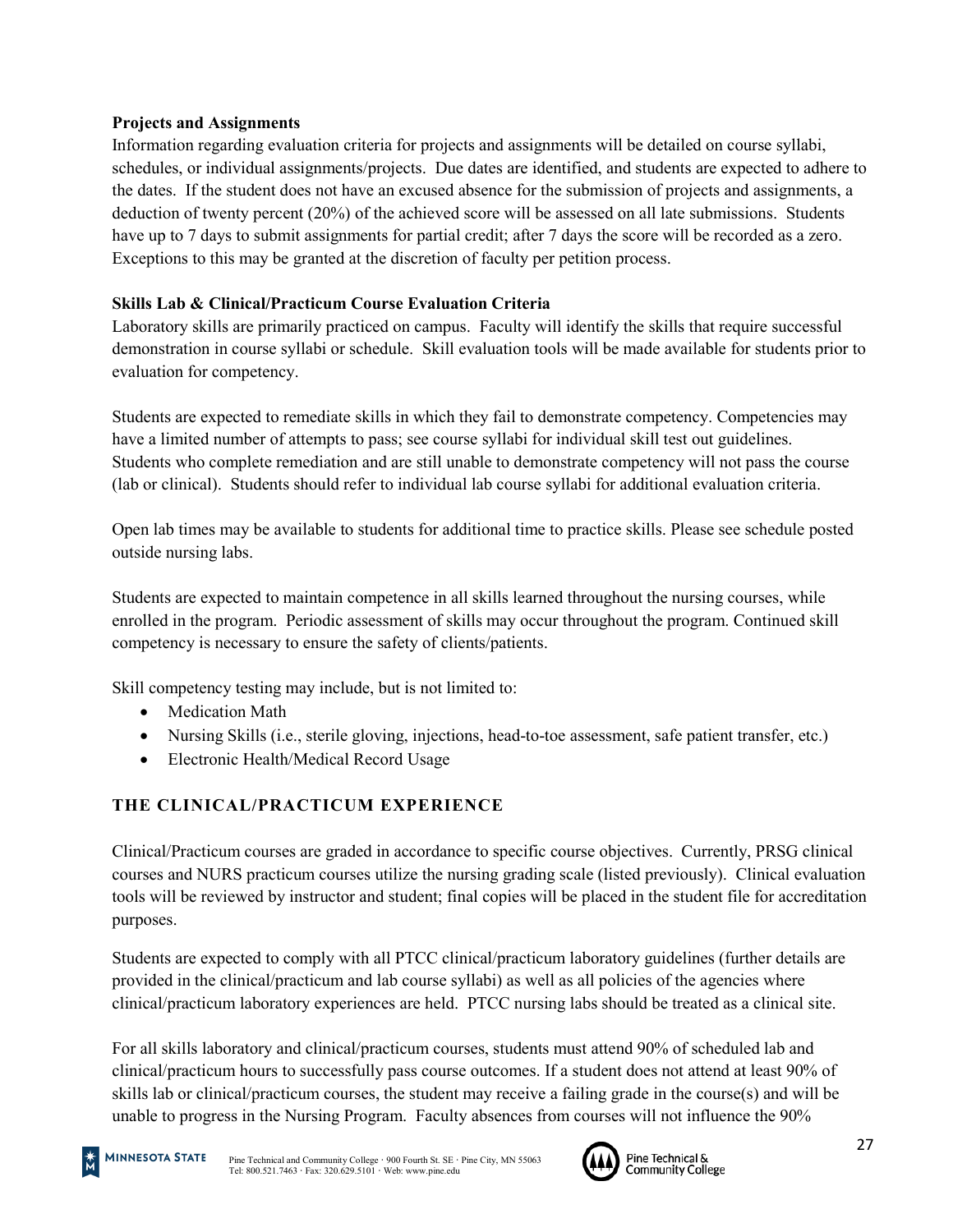attendance policy for students. If a student is absent from class, the clinical site, lab, and/or instructor availability determine the ability to schedule a make-up session. Course expectations include bringing the required tools (pens, kits, papers, resources, stethoscope, etc.) and wearing the approved uniform. If uniform requirements are not met, a student is considered out of compliance and may be sent home and/or counted as absent.

Students must notify the instructor by phone/text, email or in person in advance when it is anticipated that a clinical/practicum experience will be missed. For unanticipated absences, students should notify the scheduled clinical/practicum site/unit (as directed). If a student has been sick with a fever or vomiting within the last 24 hours, the student should not attend clinical and must contact the clinical instructor. If a student has been ill and started on antibiotics, they should be fever free, emesis-free, and have been on antibiotics for a full 24 hours prior to attending clinical/practicum.

#### <span id="page-27-0"></span>**Clinical/Practicum Sites**

Students care for patients and residents at a variety of health care facilities within an approximately 150-mile radius from the campus. Pine Technical and Community College (PTCC) contracts with local and regional health care facilities to provide clinical experiences. These experiences are scheduled at many different locations and may occur at varied start times, shifts and dates due to site availability. Students are responsible for arranging their own transportation to and from the clinical/practicum site. A reliable means of transportation is vital. Gas, car repairs, car insurance, etc. are the responsibility of the student. Students having financial concerns are encouraged to contact Student Affairs to inquire about resources.

Clinical/Practicum seats are limited (to 10) per instructor. There is no guarantee that a student may change to an alternative clinical/practicum site once clinical groups are established. Students with concerns regarding clinical placement, should speak to their clinical instructor by the end of the first week of scheduled classes (first Friday of the semester). Any requests for alterations in clinical placement, due only to extenuating circumstances, will be determined on an individual basis.

#### <span id="page-27-1"></span>**Weather Related Cancellation**

靑

For nursing theory/clinical/lab, if the college campus is closed by the president related to weather, classes will not be held, and the hours missed will not need to be made up. Student should not call faculty to inquire if the college is closed or classes are cancelled. Faculty learn about weather related cancellation in the same manner that students do. Students are encouraged to sign up for Star Alert, PTCC's emergency notification system; see the Technology Services tab on PTCC's website.

#### <span id="page-27-2"></span>**Student Acceptance to Clinical/Practicum Site**

Clinical/practicum agencies have the final determination as to whether a student will be permitted to participate in a clinical placement at their facility. If a student is not permitted to participate in clinicals/practicum, PTCC does not guarantee an alternative placement. If no alternative clinical/practicum placement is available, the student is not able to complete clinical/practicum requirements. The student may continue to progress through specific nursing courses as determined upon conclusion of meeting with the Dean of Health Sciences.

#### <span id="page-27-3"></span>**Clinical/Practicum Responsibilities and Uniform**

Clinical/Practicum experiences occur in a variety of settings in and outside the Pine City area and are

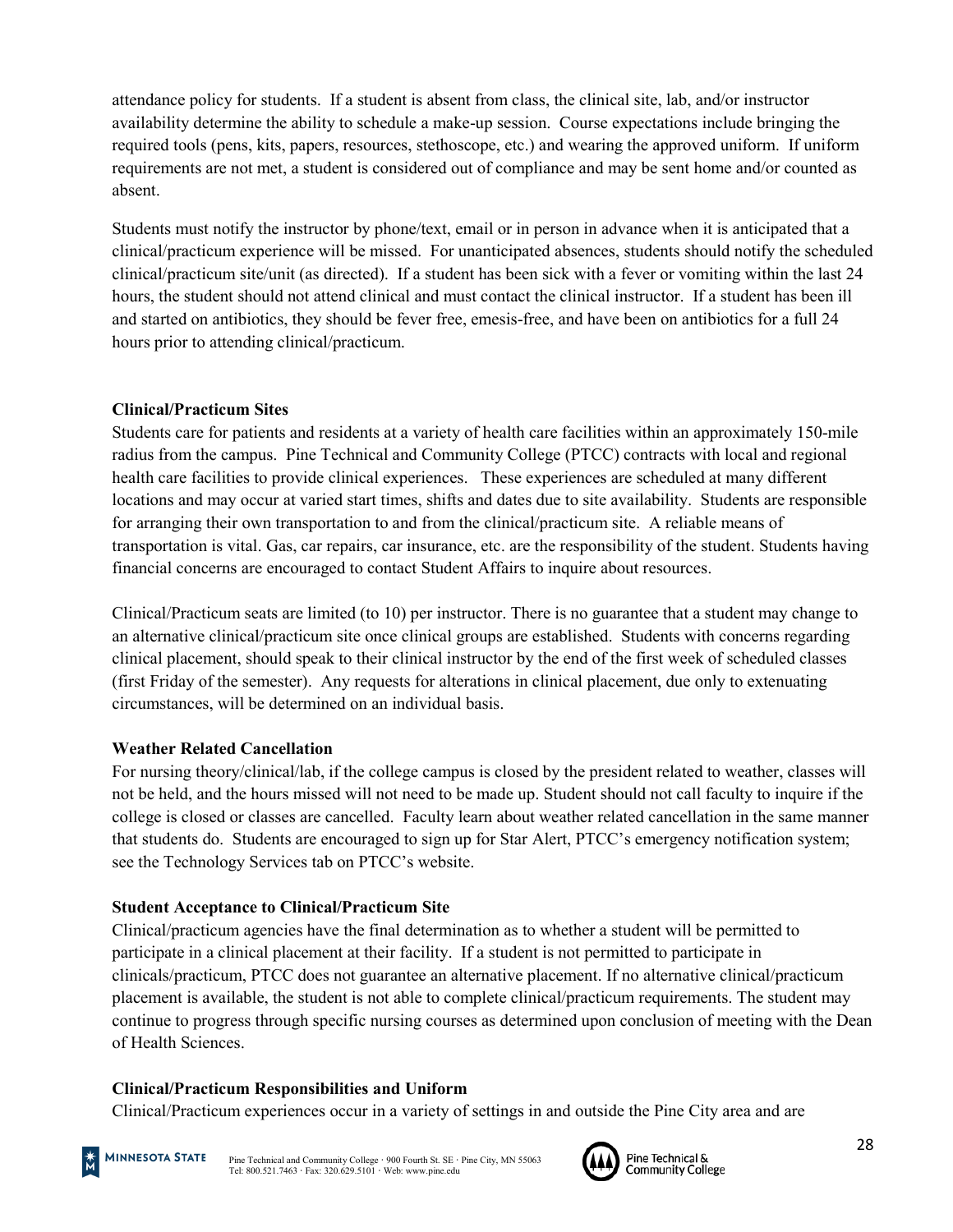scheduled in a variety of health care and community sites. These sites offer students experiences with patients across the life span. Clinical/Practicum experiences may be scheduled during day or evening hours according to clinical/practicum site availability; flexibility is necessary. Clinical schedules are distributed to students as soon as they are confirmed.

Uniforms and school identification are required in multiple school-related settings. This includes, but is not limited to clinical/practicum sites, on-campus lab setting, volunteer settings, etc. It is the expectation that when the student is off campus in these settings, the complete uniform is worn, including an embroidered uniform top and/or jacket. Please note that only approved styles and colors of uniforms are to be worn in the clinical/practicum (and lab) settings.

Clinical/Practicum partners may prohibit body art such as tattoos, piercings, henna, etc.

#### <span id="page-28-0"></span>**Scent Free**

To provide a safe, healthy environment for all, clinical/practicum and labs are scent free. Students are asked to refrain from using scented products while at a lab or clinical/practicum site. Scents include clothing or hair that smells of smoke (tobacco or wood smoke), heavy perfumes/colognes, scented body lotions, scented powders, body odor, breath odor (tobacco or halitosis), or scented hair products. Students should not smoke while in their program uniform.

Many of our clinical/practicum facilities are "Scent Free." Clinical/Practicum facilities are non-smoking, this includes parking areas. Clients/patients, peers, staff, etc., may be sensitive to odors, especially that of tobacco and perfume scents. Smoking is not allowed at any time during clinical rotations (i.e. while wearing your uniform), including but not limited to cigarettes, smokeless cigarette devices, chewing tobacco, etc.

If the student's clothing is heavily scented with fragrances/odors, the student then may be asked to leave clinical/practicum or lab to change. This may result in an unsatisfactory grade for the experience and/or result in an unexcused absence.

Complementary aromatherapy may be utilized in lab/classroom setting as a teaching resource.

#### <span id="page-28-1"></span>**Name Tags**

PTCC identification (ID) tags are required as a part of the nursing uniform to be worn during all clinical/practicum experiences. Please see staff in the library for a photo name badge. Additionally, students may be assigned a clinical/practicum facility badge which they are responsible for while it is in their possession.

#### <span id="page-28-2"></span>**Uniform Dress Code**

The following outlines uniform expectations to be adhered to while in lab and clinical/practicum settings.

- Only designated style, color and make for uniform scrub tops are to be worn.
	- Uniforms should be clean and free from excessive wrinkles.
- May wear a solid-color white or black shirt underneath the scrub top.
	- Shirt cannot be made of lace or thermal material, and cannot have writing on it, thumb holes, or a hood.
- Uniform pants must be solid black, straight legged, and waist must be mid-rise or high-rise.

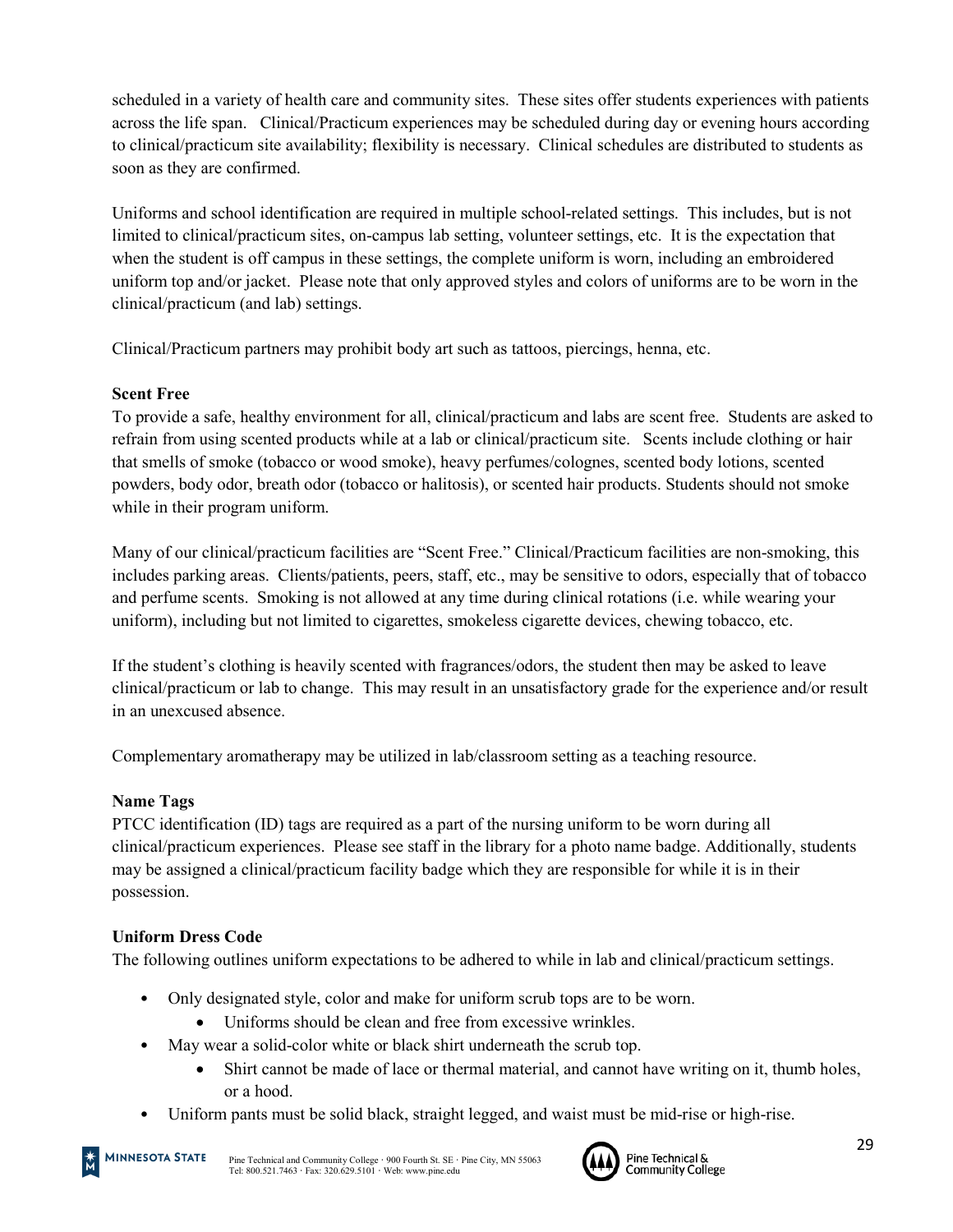- Pants should not show underwear lines and cannot be yoga or legging style. Pants are not to touch or drag on the ground/floor.
- If a skirt is worn, it must be solid black, midcalf or longer, should not drag on the ground/floor.
- Under skirt, black tights, hose, long black socks, or leggings are to be worn; skirt must hang neatly.
- Approved lab coats or uniform jackets may be worn.
- Clean, solid white, black or gray shoes that enclose the top of the foot and heel should be worn.
	- Crocs are not appropriate.
	- Shoes should be comfortable, supportive, and be slip-resistant.
- Black or white socks must be worn.
- Make-up/cosmetics should be applied with discretion.
- Fingernails are to be neat and short.
	- Only clear nail polish is acceptable.
	- No artificial nails.
- Hair is to be clean. Long hair should be pulled back, away from face and off the neck.
	- Hair should not come into contact with clients or equipment.
	- Headbands may be worn: no wider than 1 inch, may be black, white, gray, or match student's hair color and free from excessive adornments.
	- Hair color must be of a "natural" hair color (i.e. no pink, blue, purple, etc.)
- If a surgical cap, head scarf, or hijab is worn, it must be black in color.
- Mustaches, beards, and sideburns must be kept neatly trimmed.
- Jewelry
	- Only wedding or engagement ring may be worn (please keep in mind patient safety).
	- Only small post earrings in the lower lobe (no larger than a dime) are allowed.
	- No dangling jewelry is to be worn (earrings, necklaces, bracelets, etc.)
	- Medical alerts jewelry is acceptable (please alert instructor)
- No visible body piercings (nose, cheek, eyebrows, etc.) are allowed.
	- Tongue studs/piercings must be removed.

Other necessary items:

- PTCC photo ID badge with appropriate title
- Watch with ability to count seconds and be disinfected
- Bandage scissors per site and clinical instructor
- Stethoscope with the ability to be disinfected
- Pen light
- Black ink pen and paper
- Individual facilities may have additional requirements, in which the instructor will notify the student

Examples of appropriate behavior (not an exhaustive list):

- Use of quiet tone of voice throughout health care facility.
- Use designated areas for charting, discussions, food/beverage consumption.
- Display respectful, considerate behavior.
- Place coats, bags, purses in designated area.

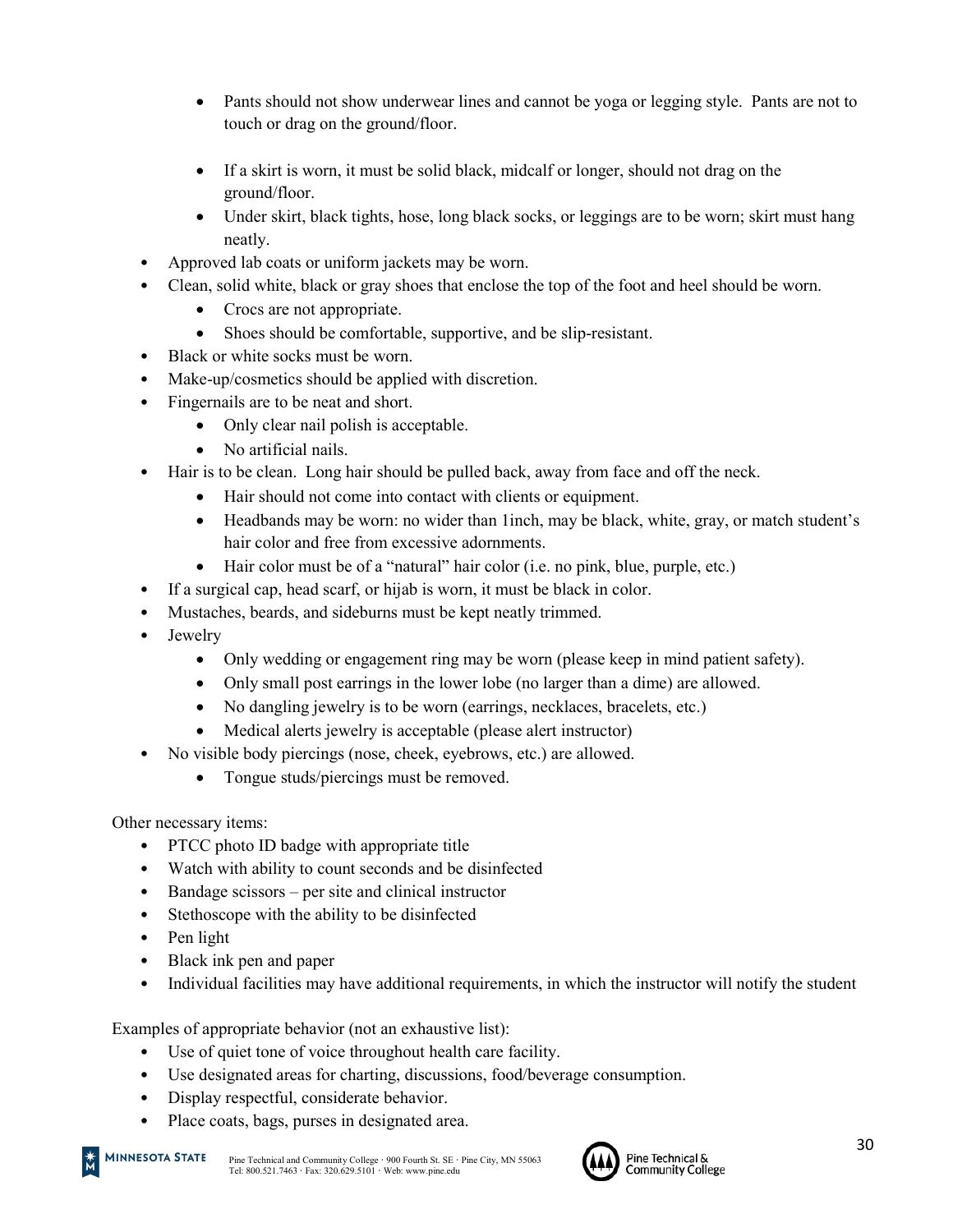- Bring textbooks/references to clinical/practicum as directed.
- Prepare with adequate sleep and nutrition prior to arriving to clinical/practicum site.
- No smoking is allowed on site or while wearing uniform.
- Abide by HIPAA and OSHA regulations, policies, and procedures of clinical/practicum facilities.
- No cell phones while on the clinical floor.
	- Use of electronic devices at the clinical site will be addressed in course syllabus, orientation, and/or clinical/practicum coursework.

Unsatisfactory behavior is defined as any behavior that the instructor identifies as unsafe, ineffective, inconsistent, disrespectful, unprofessional, or non-compliant as related to program or clinical facility policies, course requirements, and/or clinical/practicum competencies. Any behavior or appearance which may impact professionalism, patient safety, or the educational experience (such as lack of sleep, social stress, illness, etc.) as determined by the instructor or the clinical/practicum site, may result in the student being dismissed for the day, and/or the clinical/practicum site refusing to accept the student as its facility. The Nursing Program may not offer an alternative opportunity or facility placement due to limited availability.

It is the nurse's responsibility to provide for patients' safety during all nursing care. Students are legally responsible for their acts of commission or omission. Any act of unsatisfactory behavior requires a meeting between the student and nursing instructor. Additional parties (administration) may be consulted. If student infractions arise, a meeting with the course instructor and/or Dean of Health Sciences may be warranted. Outcomes will be determined on an individual basis.

#### <span id="page-30-0"></span>**GRADUATION REQUIREMENTS/ACADEMIC PROGRESSION STANDARDS**

To ensure nursing students maintain satisfactory progress in the program and to meet college responsibilities, the nursing faculty has established academic progression/graduation requirements. PTCC, in collaboration with nursing faculty, are responsible for graduating safe entry-level nursing practitioners, providing evidence when students are failing, and using resources wisely.

Nursing education requires a partnership between faculty and students. Faculty facilitate learning for students to gain nursing knowledge necessary for successful completion of coursework, graduation, and ultimately passing NCLEX. Students are responsible for seeking clarification and monitoring their progress towards graduation. Should it be necessary for a student to drop or withdraw from a course(s) during the semester, the student should contact faculty or the Dean of Health Sciences.

#### <span id="page-30-1"></span>**Academic Progression**

靑

- A student must earn a minimum grade of "C" (80%) in each nursing course and maintain a 2.0 GPA to progress in the program sequence. Each student is expected to track his/her academic progress throughout each semester. Students are encouraged to meet with nursing faculty regarding any academic concerns.
- Students may repeat up to two (2) Nursing courses once. If the student fails to achieve a minimum of a "C" grade or higher in the same PRSG/NURS course a second time or fails to achieve a minimum of a "C" grade or higher in three (3) or more PRSG/NURS courses, the student has not met progression requirements and will be removed from the PN or AD Nursing Program due to academic failure.
- If a student elects to withdraw from a PRSG/NURS course and the student's grade at the time of

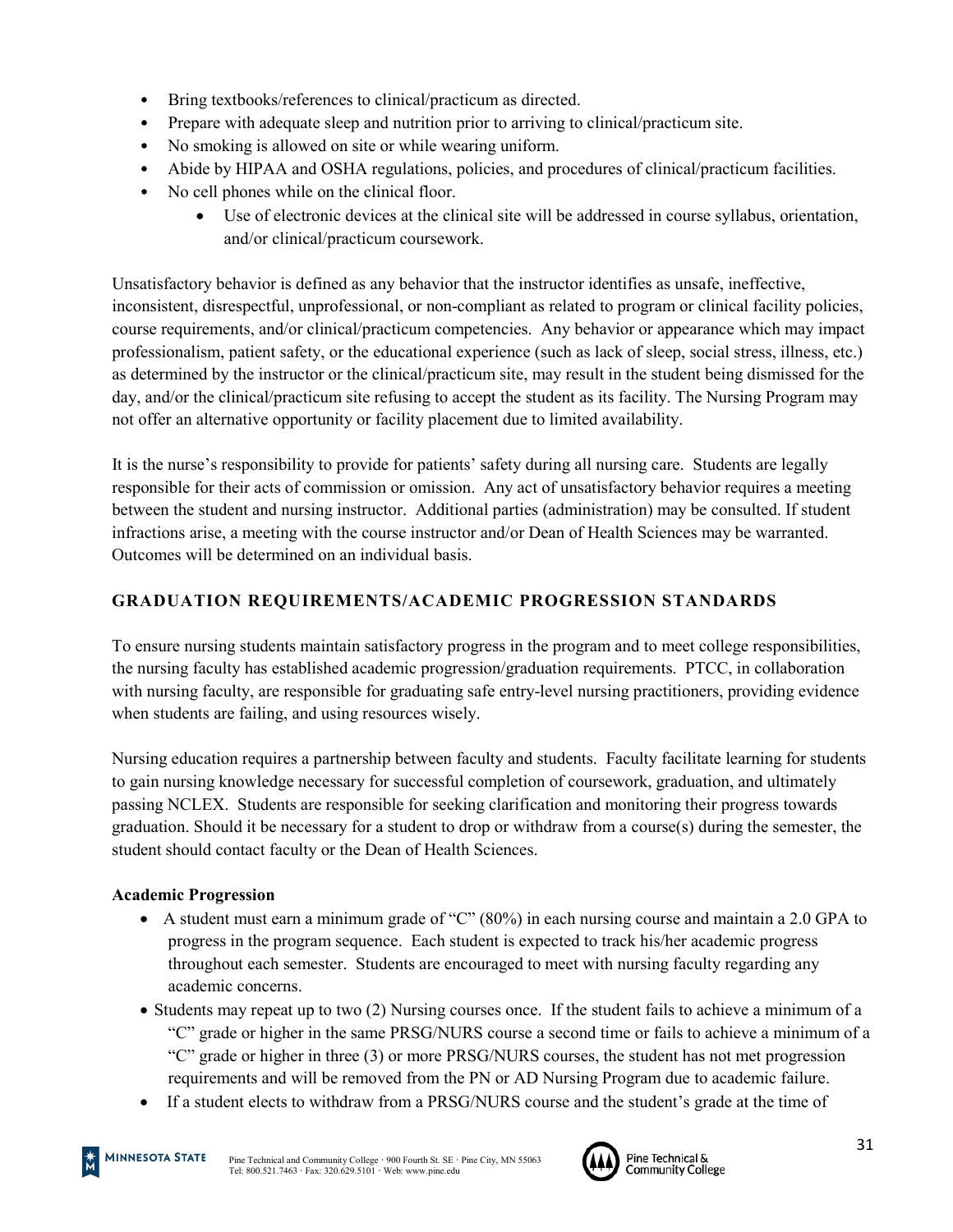withdrawal is below a "C", a "W" (withdraw) is considered equivalent to course failure.

- If a student is removed from the PN or AD Nursing Program due to academic failure, the student may reapply to be admitted to the nursing program after one full academic year. Applications for readmission will be placed with the pool of new applicants and will follow the application process. All students are accepted based on the Applicant Rubric. If re-admitted, student must start the program from the beginning and repeat all PRSG/NURS courses.
- Student attendance and participation in the end of program review is required for the completion of the program. Students are to attend all offered sessions and/or days. If full participation has not occurred, the student will not meet the course requirements and a grade of incomplete will be awarded. At this point, the student will be required to meet with faculty and the Dean of Health Sciences to construct a plan for completing the requirements. The incomplete grade will be removed once the plan is fulfilled and the students' earned letter grade will be awarded.

#### <span id="page-31-0"></span>**Process for Out-of-Sequence Students (Repeating Failed/Withdrawn Courses)**

If a student has been unsuccessful in a nursing course(s) or has withdrawn from a course(s) because of academic, personal, or medical issues, it is highly recommended the student meet with nursing faculty and the Dean of Health Sciences to discuss options for progression.

Courses in the nursing curriculum are sequential, i.e. successful completion of all first-semester nursing courses is required before a student can progress to any second-semester courses. Students who have failed or withdrawn from a nursing course(s) may not register for any nursing course(s) the following semester(s) without completing a success plan and obtaining permission from the Dean of Health Sciences.

Students who have failed or withdrawn from a course(s) must repeat the entire course and re-do all assignments in that course, rather than re-submit previous work. Alternate assignments may be given by instructors to students repeating a nursing course. When a plan for progression has been finalized with the Dean, additional sequence requirements are reviewed including:

- Determine the need for background check to be repeated (if progression was not interrupted for more than 120 days then there is not a need for a repeat of the study).
- Need to submit updated Nursing Performance Standards statement of health prior to the next clinical course.
- Determine the need for updated immunization and screening forms; review of all requirements and which need updates (such as flu shot, Mantoux etc.), boosters (such as tetanus), etc.
- Review all admission paperwork and update as necessary.
- All new students will use NurseThink. All NurseThink requirements will be given in real time.
- Only for  $2<sup>nd</sup>$  semester PN students. Review of ATI program expectations
	- o Second semester students are required to complete ATI components related to course(s) he/she is repeating. Additionally, ATI Test Taking Strategies, ATI capstone, Virtual ATI, ATI Comprehensive Predictor Exam(s), and the ATI Live Review are linked to course(s) being repeated. All above ATI components must be successfully completed to meet graduation requirements for NURS or PRSG courses in the final semester (students must attain a "Green Light" on Virtual ATI)

प्रि

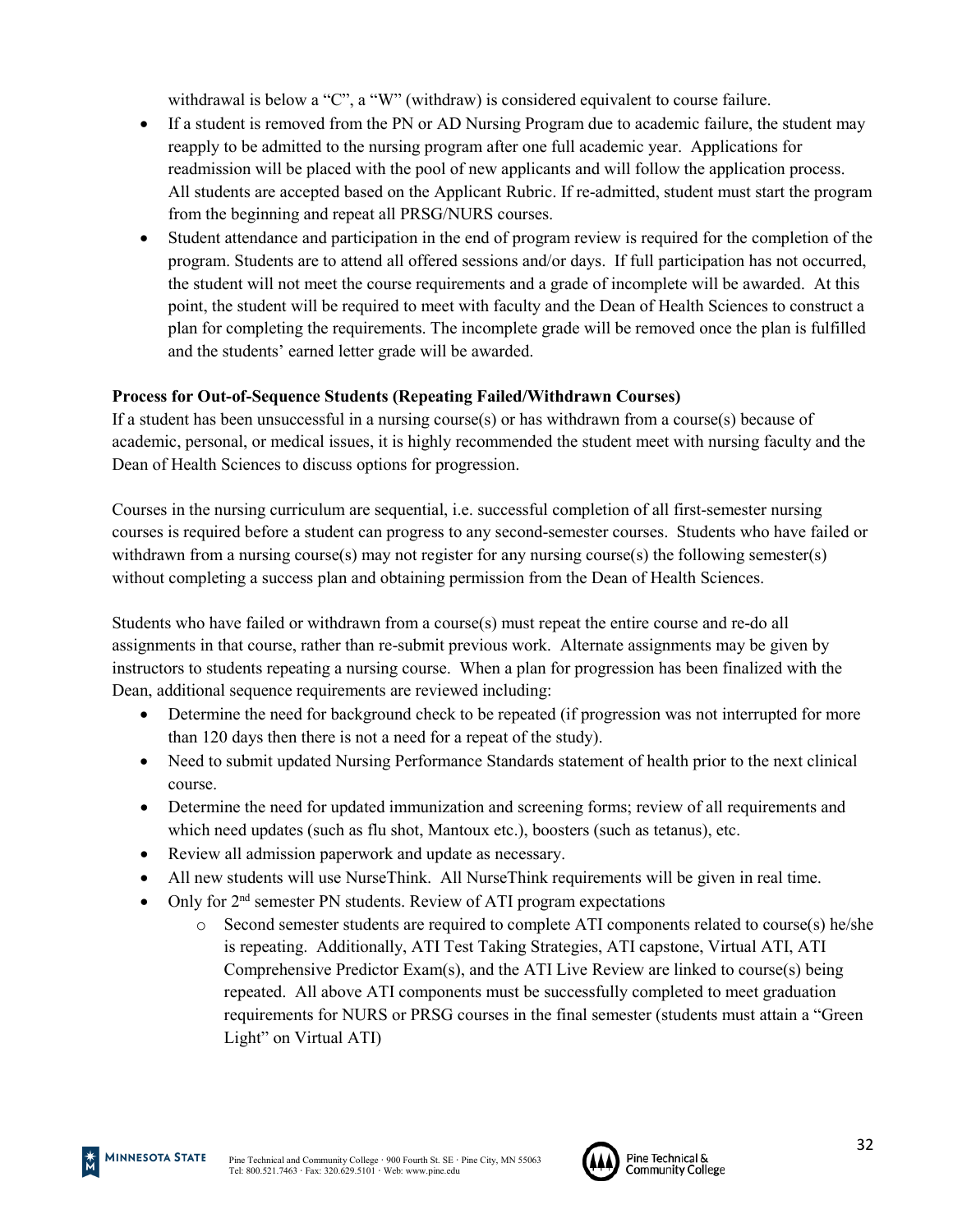